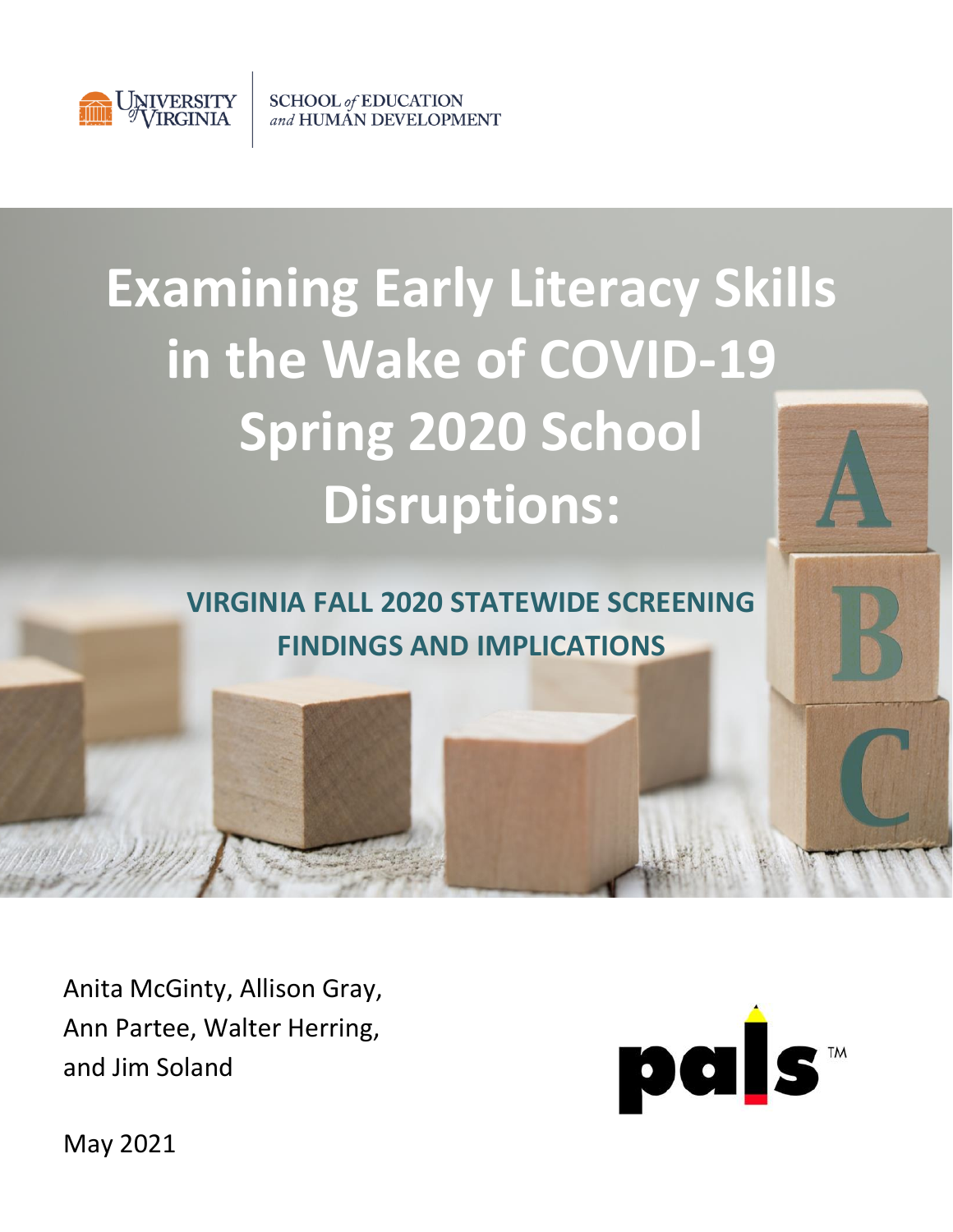#### **About PALS**

The Phonological Awareness Literacy Screener (PALS) is the state-provided screening tool for the Virginia Early Intervention Reading Initiative (EIRI). EIRI allocates funds to help participating school divisions identify children in need of additional instruction and to provide early intervention services to students with diagnosed needs. School divisions are required to screen students in kindergarten through third grade either with an assessment approved by the Virginia Department of Education or with PALS. All but one school division in the state chooses to administer PALS.

PALS measures students' development in early reading skills. The assessment is administered by the child's classroom teacher in a one-on-one setting, with the exception of several subtasks which are administered in small groups.

#### **Disclaimer**

This research was prepared using data provided under a contract with the Virginia Department of Education (VDOE). The content does not necessarily reflect the views or polices of the VDOE, the Board of Education, or the Commonwealth of Virginia. Consequently, the VDOE, the Virginia Board of Education, and the Commonwealth of Virginia are not responsible for the research brief's content or any loss suffered due to the use of such content. Moreover, the mention of any trade names, commercial products or organizations in this research brief is not an endorsement of any of these entities by the VDOE, the Virginia Board of Education, or the Commonwealth of Virginia.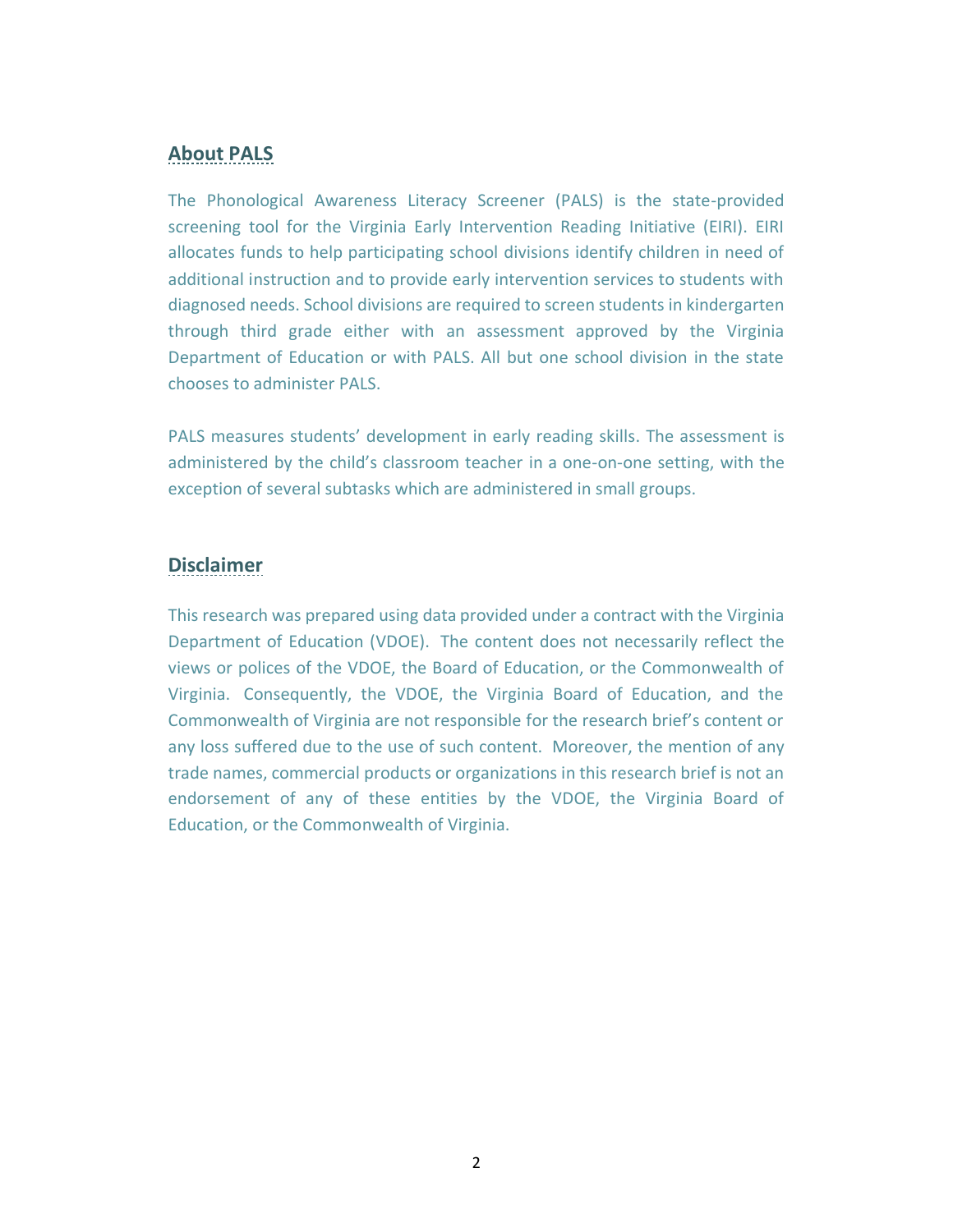

#### **SUMMARY**

This report summarizes statewide literacy screening data collected in Fall 2020 in Virginia. The PALS literacy screener was administered to 64,013 kindergartners and 71,712 first graders in Virginia, representing over 90% of students enrolled in divisions administering the PALS assessment in these grades during the Fall of 2020.

Results from statewide screening show:

- Over one quarter of kindergarten and first grade students were identified as being considerably behind in early literacy skills at the beginning of the 2020-2021 school year.
- There was a 10% point increase in the proportion of students considerably behind in early literacy skills from Fall 2019 to Fall 2020.

The increase in students considerably behind in early literacy skills from 2019 to 2020 was most pronounced among students who identify as Black, Hispanic, economically disadvantaged, and English learner. These patterns point to systemic inequities that lie at the root of educational disparity and raise concerns that such disparities may have been exacerbated in the wake of Spring 2020 school disruptions.

Implications: The increase in kindergarten and first grade students considerably behind in early literacy in Fall 2020 raises a warning about long-term challenges in literacy achievement in the coming years. These data emphasize the importance of organizing resources to support the youngest students in the public education system from an equity lens.

On March 16, 2020 Virginia school buildings closed by executive order in response to the SARS-CoV-2 (i.e., COVID-19) global health pandemic,<sup>1</sup> resulting in a rapid shift to virtual instruction for the remainder of the 2019-2020 school year. The situation facing Virginia's students and families was echoed around the nation as over 124,000 schools physically closed for 55.1 million students and families.<sup>2</sup>

These initial school disruptions in Spring 2020, paired with ongoing changes to the school experiences for many across the 2020-2021 school year, elevate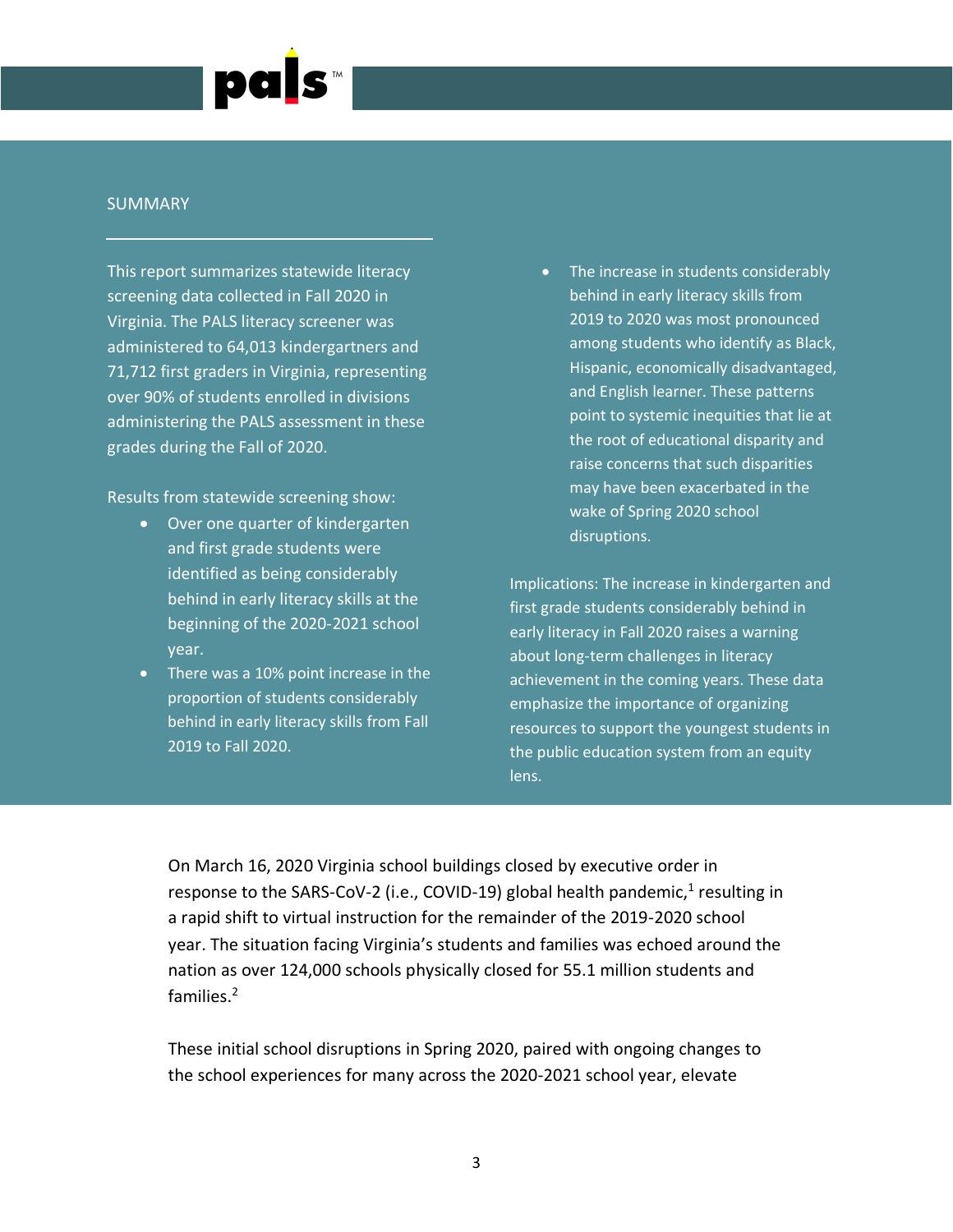concerns about the instructional opportunities that are available to students during the pandemic. As educational leaders and policymakers seek to determine priorities for education recovery efforts, student data are critical to this decision-making process.

In recent months, literacy screening data have been leveraged to understand the impact of COVID-19 school disruptions on student reading achievement prior to third grade. Across the U.S., over half the states mandate literacy screening as a means of early identification for reading difficulties and disabilities and as a method of supporting all students' reading success. The literacy skills that children develop across the preschool and early elementary school years are critical to their successful, long-term academic outcomes. Literacy screening offers an important window into student learning prior to state standardized testing (typically first administered in third grade) and an opportunity to understand how the COVID-19 pandemic may have impacted the early reading development of the youngest students in the K-12 system.

Three national studies have used data from screeners of early literacy to examine potential learning setbacks in the reading skill development of students prior to third grade. These studies offer mixed evidence and are limited by systematic shifts in literacy screening participation during Fall 2020, as well as a lack of visibility into other local shifts, such as enrollment changes within schools or school divisions. For example, data from a widely used screening and progress monitoring tool in literacy (STAR Early Literacy; STAR Reading) found few differences between students' Fall 2020 literacy performance and expectations established from previous cohorts.<sup>3</sup> Notably, in grades 1-3 there was no evidence of learning setbacks, with findings demonstrating that students performed *ahead* of expectations in Fall 2020. The authors emphasized that testing did not occur consistently within or across localities, so some students may have received substantially more instruction than others before testing. In contrast, a report using DIBELS screening data on approximately 400,000 kindergarten – 5<sup>th</sup> grade students across forty states found large increases in the number students at risk in early reading skills from 2019-2020 to 2020-2021, particularly among kindergarten and first grade students. <sup>4</sup> These data included significantly more students who identify as Black and Hispanic/Latinx, and fewer students who are White, and less representation from suburban and rural schools than would be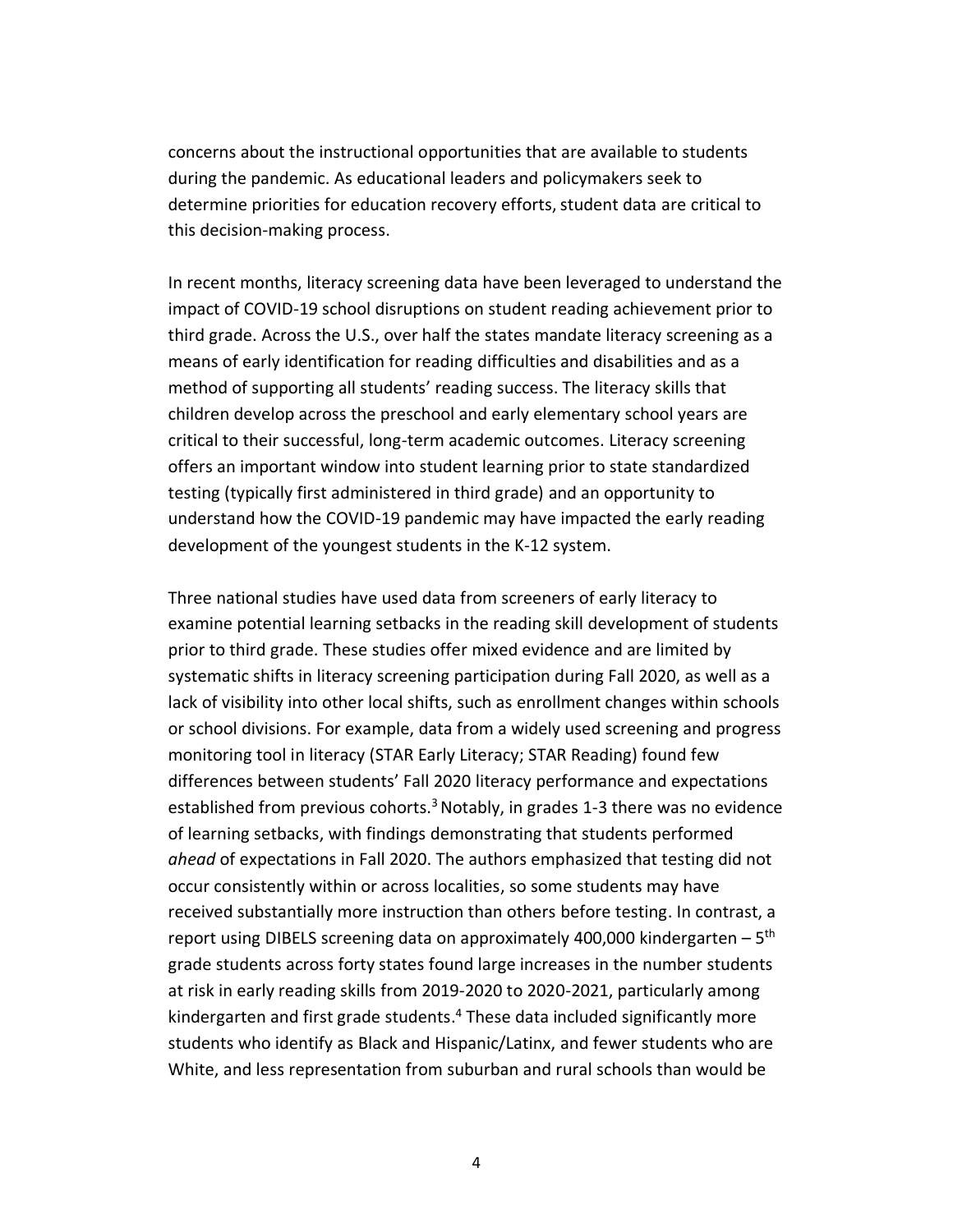expected in a nationally representative sample. A third study took a different approach, examining *within* student change across multiple years on a measure of oral reading fluency for students in grades 1-4.<sup>5</sup> This study found evidence of negative COVID-related disruptions, primarily in Grades 2 and 3. While this study provides a rigorous look at learning in relation to the pandemic's onset, its sample was also limited to a select set of divisions and students who could be followed across time.<sup>5</sup>

The current report offers a unique set of information on young students' literacy skills at the start of the 2020-2021 school year. In Virginia, a legislativelymandated system of literacy screening and early intervention has been in place since 1997. A common literacy screener, the Phonological Awareness Literacy Screener (PALS-K, PALS 1-3), is used to assess approximately 148,000 kindergarten and first grade students annually across 978 schools across the state. This represents all but one school division in the state (i.e., 131 out of 132 school divisions) and includes over 90% of all students enrolled in public school across those divisions. Under the Early Intervention Reading Initiative (EIRI) legislative mandate,<sup>6</sup> school divisions receive state funds in support of early intervention for students designated significantly behind in early reading skills, based on their PALS assessment.

**Virginia's PALS literacy screening data from Fall 2020 creates a remarkably complete (i.e., proportion of students assessed)**⎯**and historically comparable**⎯**picture of kindergarten and first grade students entering Virginia public schools in Fall 2020.** These data present a unique opportunity to examine the extent to which our youngest learners, those starting kindergerten and first grade in Fall 2020, compare to previous cohorts of children in their literacy related skills. This is particulary important in the wake of prolonged disruption to typical school services. Virginia's longitudinal and historic records linking kindergarten and first grade screening data to third grade outcomes also offer unique data that can help project the risk of longer-term difficulties in third grade reading achievement. These long-term analyses are ongoing (see Appendix C for a description of the work in progress). We expect this report to be the first in a series on Virginia's data. The intent of this report is to provide data that are actionable at the state and local levels and are also relevant to the national conversation on students' learning amidst the COVID-19 pandemic.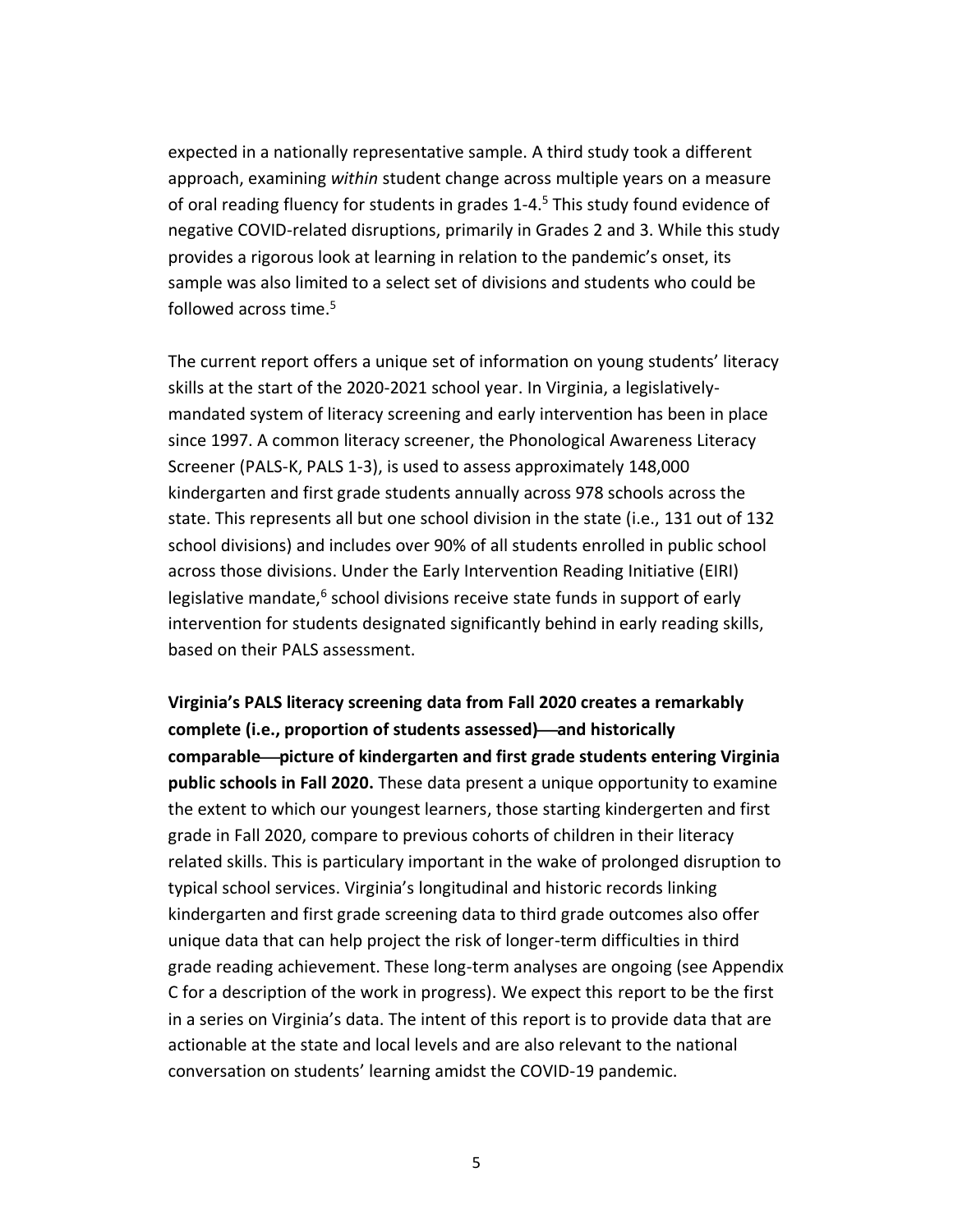This report seeks to answer two key questions:

- 1. Are the early reading skills of incoming kindergarten and first grade students different in Fall 2020 compared to Fall 2019?
- 2. Do differences in early reading skills between 2019 and 2020 vary by students' demographic characteristics?

#### **The Sample**

Data for this brief were collected as a part of [state-mandated](http://www.doe.virginia.gov/administrators/superintendents_memos/2020/214-20.docx) screening in Virginia. Data were collected across a testing window that ran from July 15 – November 15, 2020.

In Fall 2020, 64,013 kindergarten students and 71,712 first grade students were assessed with the PALS measures. This reflects over 90% of all students enrolled in kindergarten and first grade within divisions administering the PALS assessment, an average level of representation consistent with historic trends. It is worth noting, however, that there were enrollment changes in divisions administering PALS across 2019 and 2020. Compared to Fall 2019, there was an 18% decrease in the number of kindergarten students assessed with PALS and a 3% increase in the number of first graders assessed in Fall 2020, resulting in approximately 12,000 fewer students in the Fall 2020 sample.<sup>7,8</sup>

Although the overall number of kindergarten and first grade students was lower in Fall 2020, the composition of the cohorts was similar, with the percent of students representing varied racial, ethnic, and socio-economic categories shifting around 1% point between 2019 and 2020 (see Table A2 in Appendix A). The only exception was that the kindergarten Fall 2020 cohort had approximately 3% points fewer White students compared to the kindergarten Fall 2019 cohort.

#### **Data Collection**

Teachers primarily assessed students in a 1:1 testing session that lasted about 20-30 minutes, consistent with testing protocols from previous years. However, in Fall 2020, unlike previous years, that 1:1 setting occurred in two different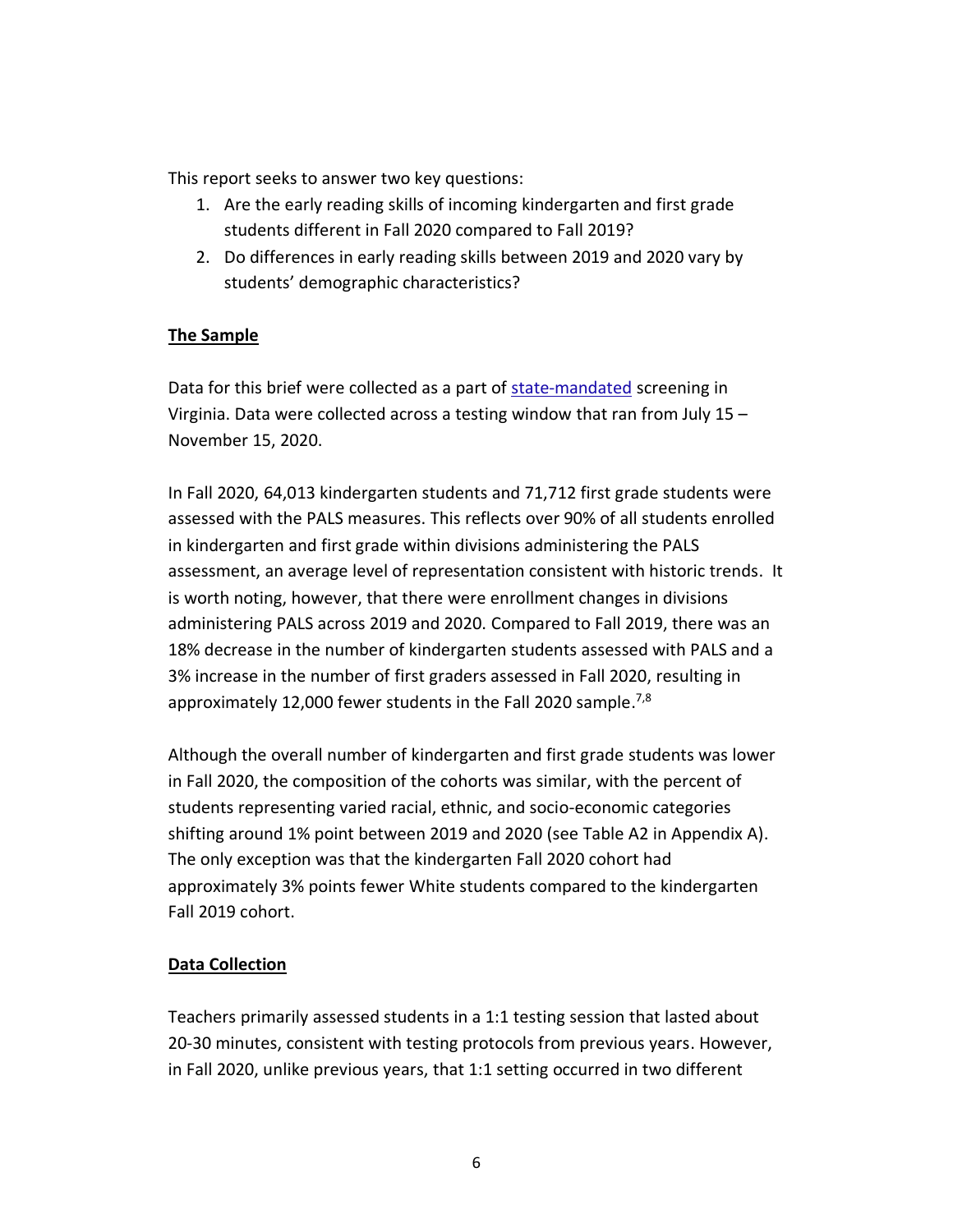modalities: in-person (with social distance and safety protocols in place) or remote, through a video conferencing mechanism that connected the student and teacher in an assessment session. Training and adapted materials were made available to local leaders, schools, and teachers to support remote administration. Users from 86 divisions, or 66% of those administering PALS, downloaded these materials before or during the fall testing window.

Across all kindergarten and first grade students, 55.7% of state data were collected through remote administration methods in Fall 2020. The prevalence of a remote testing approach to data collection varied by geography. For example, 70% of the divisions using primarily in-person assessment methods (*n* = 60) were rural. In contrast, the school divisions that used primarily remote administration methods (*n* = 28) were urban (30%) and suburban (30%). School divisions using a combination of remote and in-person administration methods (*n* = 28) were 40% rural, 26% suburban, 19% urban, and 16% towns. See Figure A1 in Appendix A.

Remote administration was more frequently used to screen kindergarten students who identified as Black, Hispanic, and English learner, compared to students who identified as White. These patterns are partially explained by school division enrollment, as students identifying as Black and English learner were more likely to attend divisions using remote assessment methods (see Table A1 in Appendix A). Despite these varied assessment methods, as well as other shifts in testing procedures that were analyzed (e.g., including a lengthened testing window and a reduction of certain test items), our findings (presented in next section) remained robust. Appendix A provides more information on the validity of the remote administration method and differences in the sample of test-takers between 2019 and 2020.

#### **Findings**

**Finding 1. PALS data from Fall 2020 show that over one quarter of kindergarten and first grade students began this school year considerably behind in early reading skills** (i.e., "below the benchmark"), putting them at high-risk for future reading difficulties. In absolute numbers, 37,894 kindergarten and first grade students scored below the benchmark in early reading skills, identifing them as

7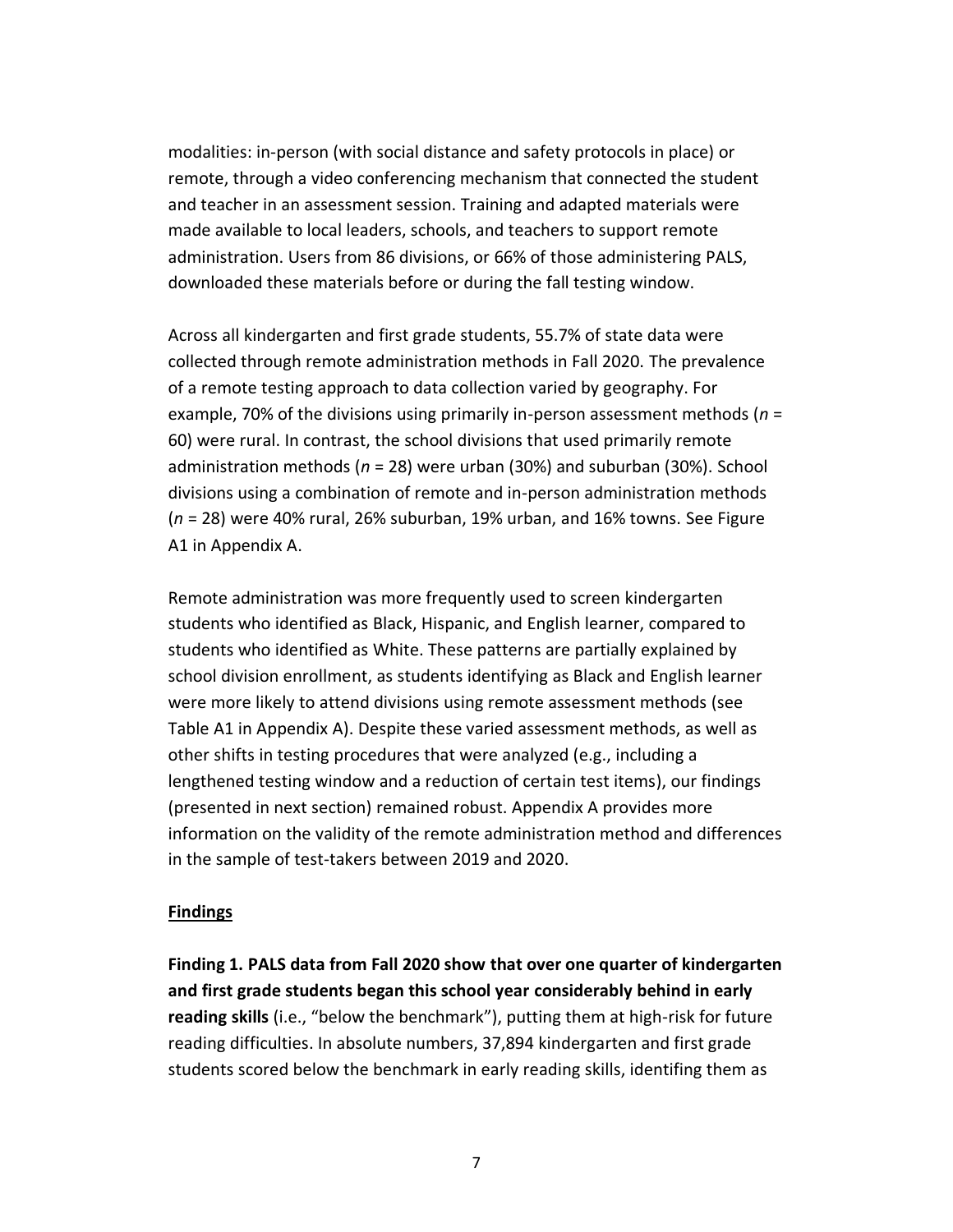in need for supplemental reading intervention services. This reflects a 10% point increase in the identification rate for each grade and translates to 11,000 more kindergarten and first grade students considered at-risk for future reading difficulties in Fall 2020 compared to Fall 2019 (see Figure 1).



**Figure 1. Students at High-Risk for Reading Difficulties: Fall 2019 versus Fall 2020**

Looking at PALS data from a historic lens shows the unprecedented nature of this increase. Figure 2 shows that across the past few years there has been a slight upward trend in the percent of students flagged as being below benchmark in early reading skills at kindergarten and first grade entry. However, the increase observed between 2019 and 2020 is substantial. This shift is five times that of any single year change since 1997 (Figure 2 illustrates the pattern just across the past five years). It is important to note that the increase in students behind in early reading skills is evident despite the fact that approximately 12,000 fewer students were assessed in Fall 2020 compared to Fall 2019, primarily as a result of enrollment differences.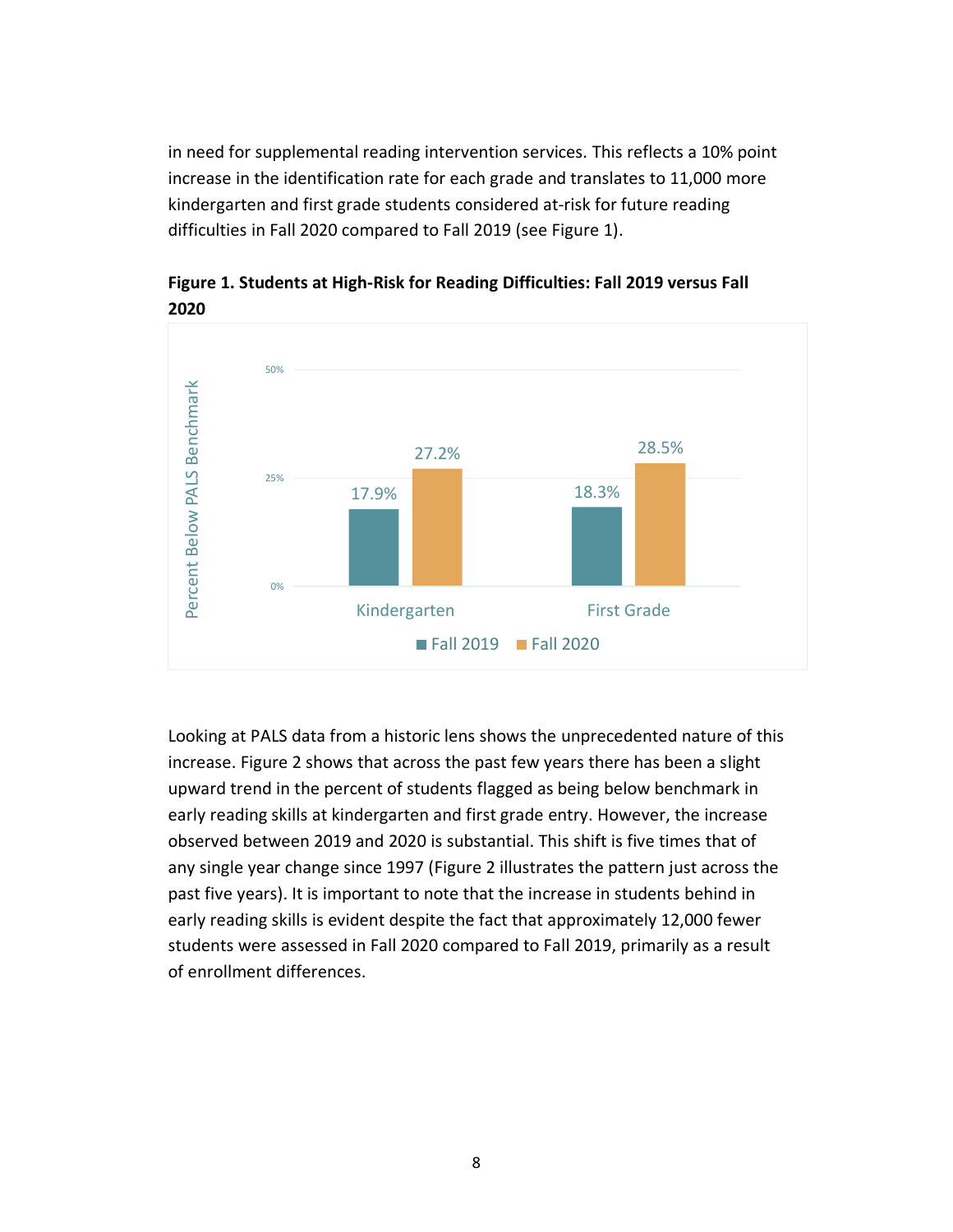

**Figure 2: Students at High-Risk for Reading Difficulties: 2016-2020**

### **Finding 2. The increase in students considerably behind in early reading from 2019 to 2020 was most pronounced among students who identify as Black, Hispanic, economically disadvantaged, and English learner (Figures 3a, 3b)**. These trends point to systemic inequities that lie at the root of educational disparity and raise concerns that such disparities may have been exacerbated in the wake of Spring 2020 school disruptions.

The disaggregated kindergarten data from 2019 provide evidence that, even prior to COVID-19, inequities existed in children's opportunity to develop early reading skills. However, Figure 3a also shows that these inequities are larger in 2020. When comparing Fall 2019 to Fall 2020, the proportion of White kindergarten students with early reading difficulties increased by 7.4% points. When making this same comparison for Black kindergarten students, the increase was 8.8% points; for Hispanic kindergarten students, the increase was 14.2% points. For English learners, the proportion of kindergarten students with early reading difficulties increased by 12.4% points, and for students coming from economically disadvantaged homes the proportion of kindergarten students considerably behind in early reading rose by 11% points from 2019 to 2020. The patterns seen among kindergarten students were less pronounced, though evident, in first grade, with one exception. For first grade students coming from homes that are economically disadvantaged, the proportion of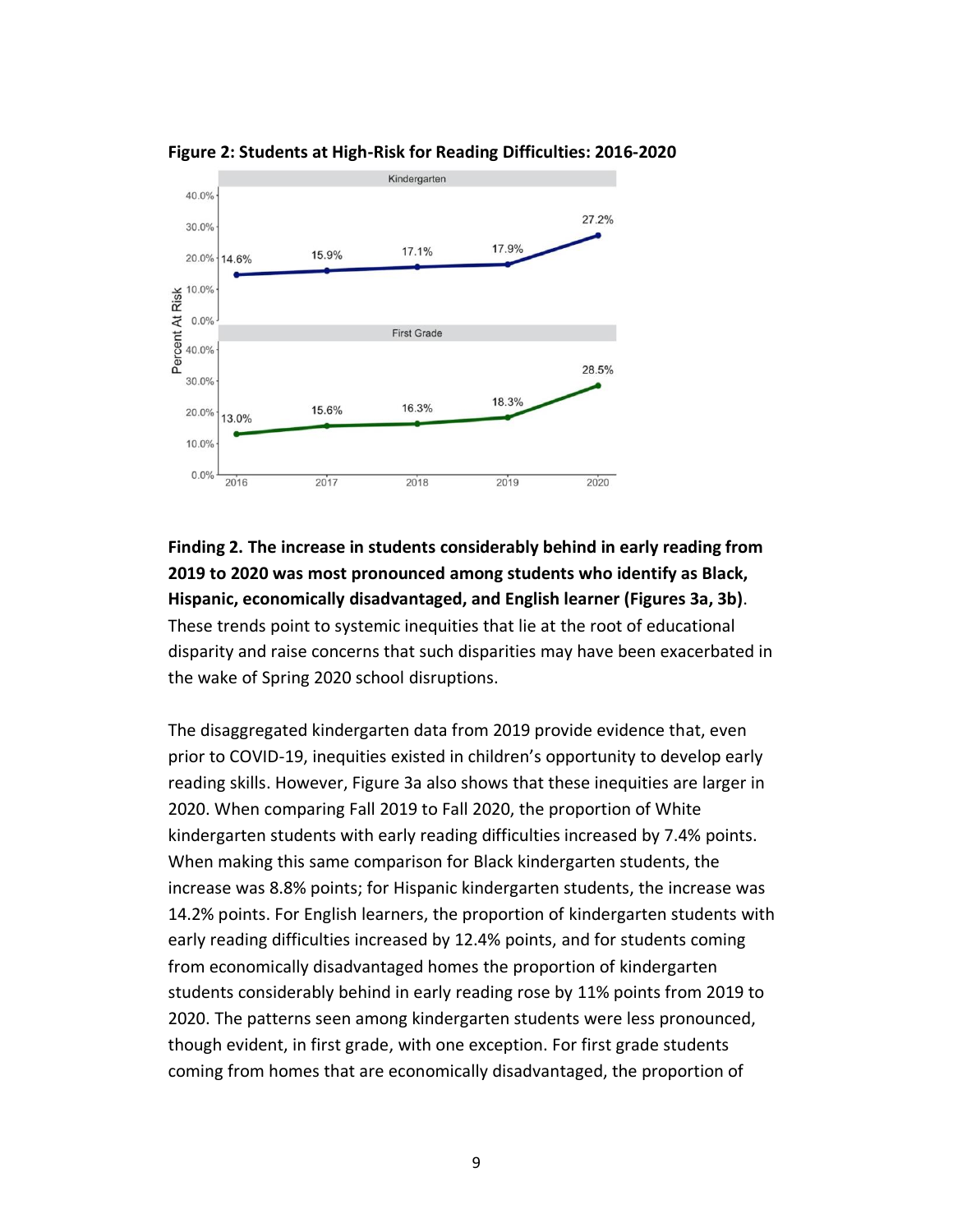students considerably behind in early reading rose dramatically, by 14.8% points, from 2019 to 2020.



**Figure 3a. Kindergarten Students at High-Risk for Reading Difficulties: Fall 2019 versus Fall 2020, by Student Group**



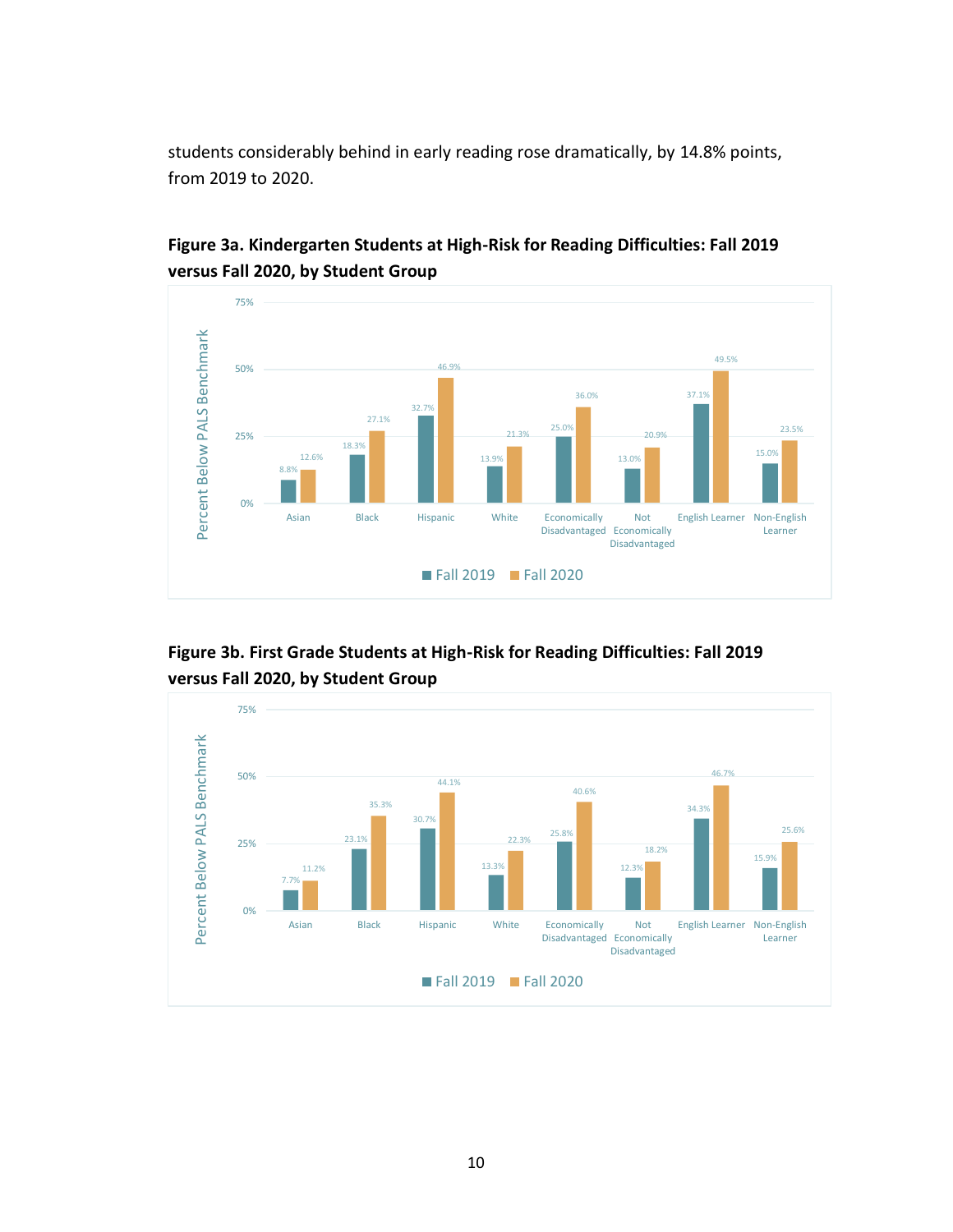# **Discussion and Implications**

This report adds to a growing number of studies that seek to examine student learning amidst a global health pandemic. These data offer a fairly robust baseline of information on kindergarten and first grade students in Virginia in Fall 2020 that is largely comparable to historic cohorts.

Our report focuses on the youngest students in the K-12 public education system because of the importance of these years to long-term reading success and academic trajectories. Children's reading skill development is incredibly stable even prior to school, with 80% of first grade reading attributable to underlying skills observed in preschool and kindergarten.<sup>9</sup> First grade reading abilities in turn predict reading outcomes in fifth grade.<sup>10</sup> Thus, understanding kindergarten and first grade students' literacy skills post-school disruptions in Spring 2020, in comparison to historic trends, can both inform the field about the immediate challenges schools face and offer data that can point to potential future challenges that may come, in the absence of a robust educational response.

The increase in the proportion of kindergarten and first grade students considerably behind in early literacy skills in Fall 2020, as compared to Fall 2019, is a warning signal that requires attention. Students at kindergarten entry falling below the PALS benchmark have difficulty identifying words that rhyme, typically know fewer than 12 alphabet letter names, know fewer than 5 letter sounds, and cannot connect the sounds in a word and the letter that represents the sound. Students falling below the PALS benchmark in first grade have difficulty providing the corresponding sound for individual letters, reading simple CVC words (e.g., dog), and reading a short and simple passage of text with accuracy. Previous studies have shown that difficulites in these reading skill areas in kindergarten and first grade are an indication that these studenst are at high risk for reading difficulites, in the long term, if they are provided evidence based instruction.

The societal and community inequities that have been exacerbated by COVID-19 are relevant context for interpreting the findings of this report.<sup>11</sup> All children grow in the context of their daily experiences, which include not only school, but the families, neighborhood, and community in which they live. Opportunities for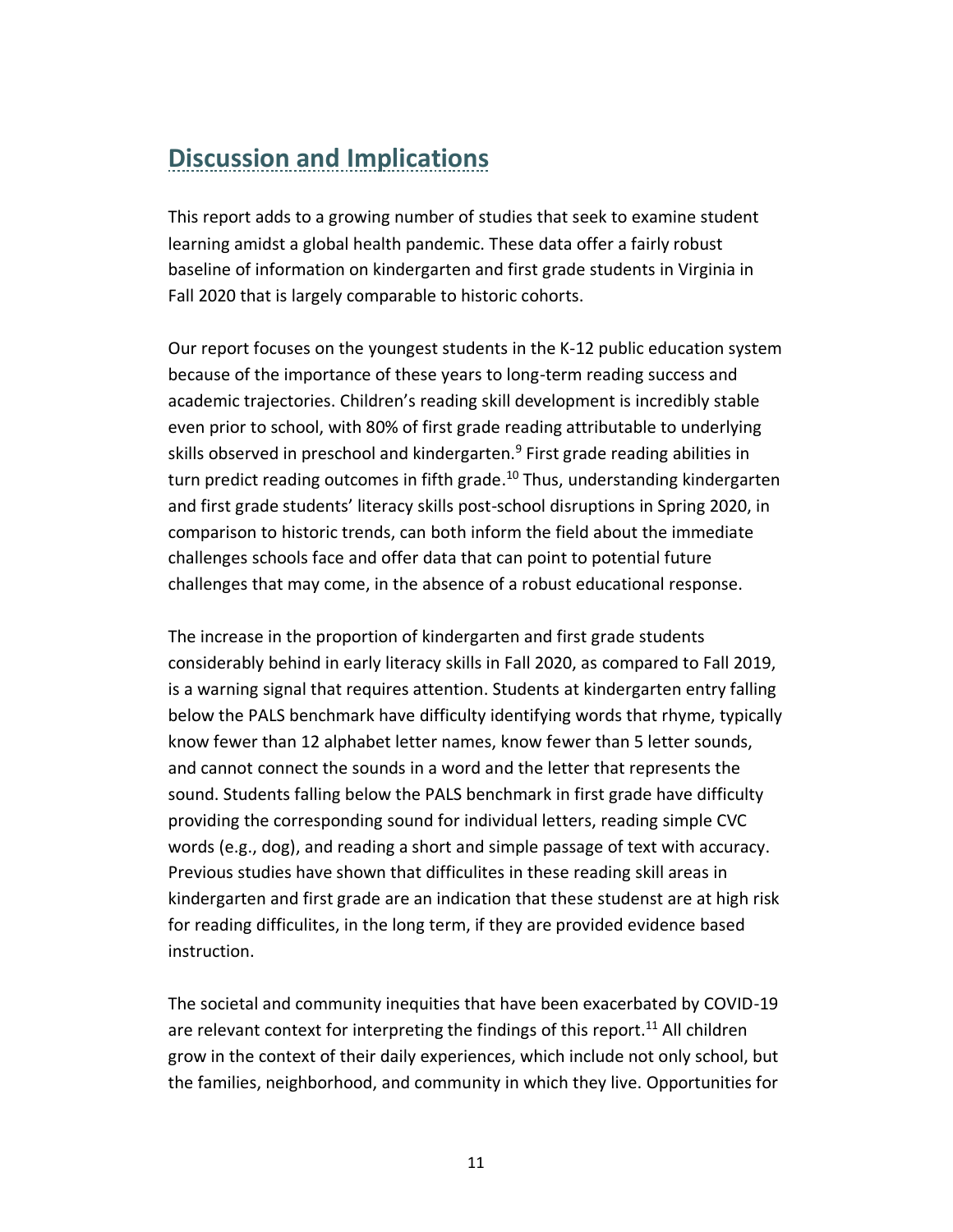learning, sense of safety, the provision of basic needs (e.g., food), experiences of trauma, racism, and availability and capacity of adults are among the factors that relate to cognitive and social development and positive outcomes for young learners.<sup>12</sup> The findings in this report point to an inequitable impact of school disruption on racially/ethnically minoritized students and economically disadvantaged students. It is important to interpret these data in the context of inequitable conditions of opportunity, support, and educational resources available for these students and their families, *in addition to the challenge of disrupted schooling* that all students faced. Although these data cannot disentangle the specific impact of community, family, and schooling disruptions on student learning, systematic differences in learning outcomes that fall along racial, ethnic, and economic lines point to students' unmet learning needs *and*  are indicative of broader systemic challenges that must be addressed in tandem with students' educational opportunities.

Importantly, these data offer visibility into student learning within the context of a widely accepted model for intervention. The scientific evidence behind prevention-oriented reading instruction and early intervention offers a guide for a relevant educational response. The importance of organizing resources and support to the youngest learners in the public education system, from threeyears-old through third grade, as a means of offsetting the long-term impacts of COVID-19 is unequivocally supported by science.

Even as schools seek to address the impact of COVID-19 on student learning, teachers continue to work with a lack of visibility into students' daily learning, and many students continue to have fragmented connections to the school system. Although this report provides an initial baseline of students for the 2020- 2021 school year, we expect to continue to build a focus on students' learning needs and developmental trajectories across the school year following the mandatory spring testing window in Virginia.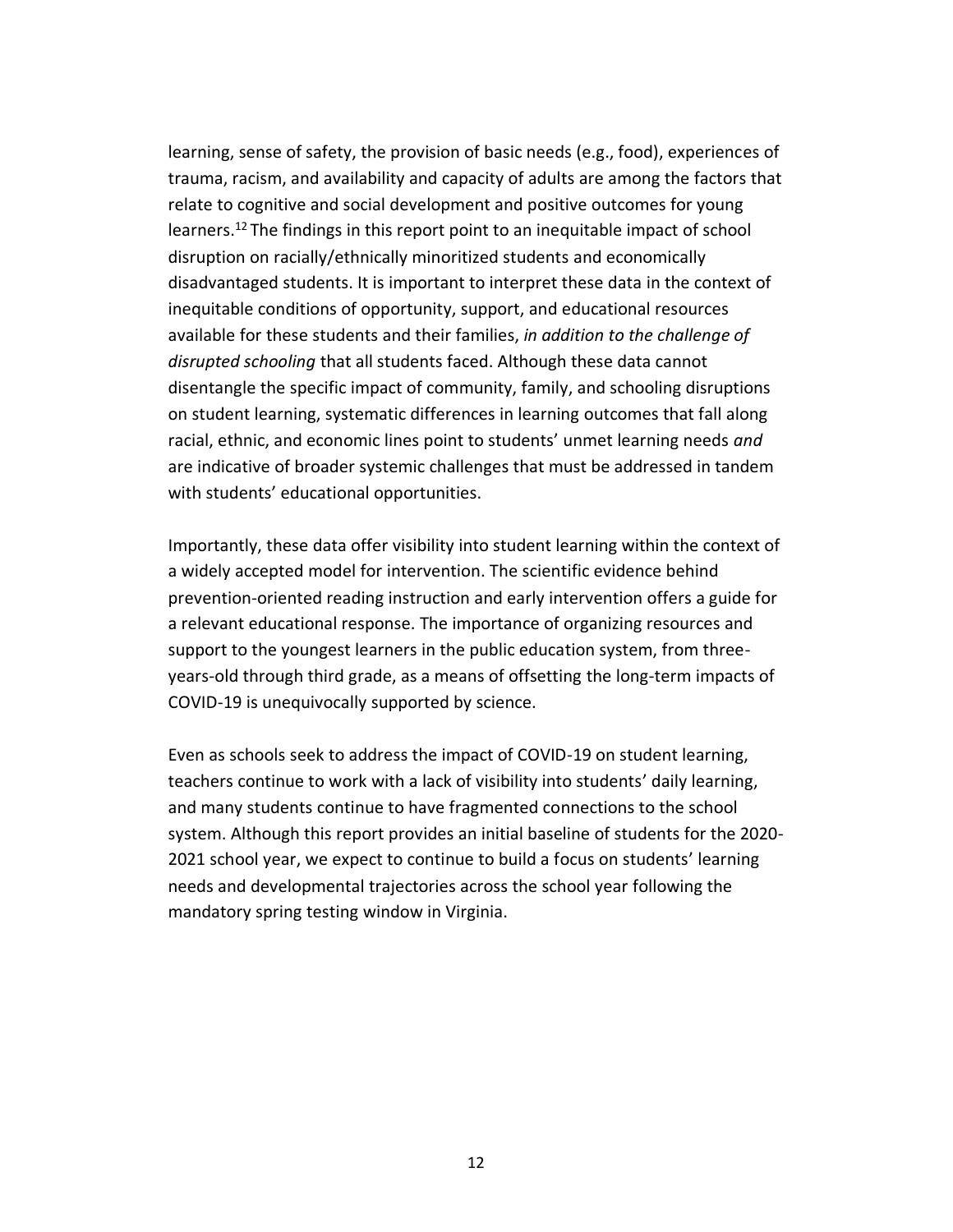# **Endnotes**

<sup>1</sup> Commonwealth of Virginia. (2020, March 13). *Governor Northam orders all Virginia K-12 schools closed for minimum of two weeks* [Press release]. [https://www.governor.virginia.gov/newsroom/all](https://www.governor.virginia.gov/newsroom/all-releases/2020/march/headline-854442-en.html)[releases/2020/march/headline-854442-en.html](https://www.governor.virginia.gov/newsroom/all-releases/2020/march/headline-854442-en.html)

Commonwealth of Virginia. (2020, March 23). *Governor Northam orders statewide closure of certain non-essential businesses, K-12 schools* [Press release][. https://www.governor.virginia.gov/newsroom/all](https://www.governor.virginia.gov/newsroom/all-releases/2020/march/headline-855292-en.html)[releases/2020/march/headline-855292-en.html](https://www.governor.virginia.gov/newsroom/all-releases/2020/march/headline-855292-en.html)

<sup>2</sup> EducationWeek. (2020, March 6). *Map: Coronavirus and school closures in 2019-2020*. [https://www.edweek.org/leadership/map-coronavirus-and-school](https://www.edweek.org/leadership/map-coronavirus-and-school-closures-in-2019-2020/2020/03)[closures-in-2019-2020/2020/03](https://www.edweek.org/leadership/map-coronavirus-and-school-closures-in-2019-2020/2020/03)

<sup>3</sup> Renaissance Learning. (2020). *How kids are performing: Tracking the impact of COVID-19 on reading and mathematics achievement*. <https://renaissance.widen.net/s/wmjtlxkhbm>

<sup>4</sup> Amplify. (2021, February). *COVID-19 means more students not learning to read*. [https://amplify.com/wp-content/uploads/2021/02/Amplify-mCLASS\\_MOY-](https://amplify.com/wp-content/uploads/2021/02/Amplify-mCLASS_MOY-COVID-Learning-Loss-Research-Brief_022421.pdf)[COVID-Learning-Loss-Research-Brief\\_022421.pdf](https://amplify.com/wp-content/uploads/2021/02/Amplify-mCLASS_MOY-COVID-Learning-Loss-Research-Brief_022421.pdf)

<sup>5</sup> Domingue, B. W., Hough, H. J., Lang, D., & Yeatman, J. (2021, March). *Changing patterns of growth in oral reading fluency during the COVID-19 pandemic*. Policy Analysis for California Education (PACE).

[https://edpolicyinca.org/sites/default/files/2021-03/wp\\_domingue\\_mar21-0.pdf](https://edpolicyinca.org/sites/default/files/2021-03/wp_domingue_mar21-0.pdf)

<sup>6</sup> Virginia Department of Education (VDOE). (n.d.). *Early Intervention Reading Initiative (EIRI)*.

[https://www.doe.virginia.gov/instruction/english/elementary/reading/early\\_int](https://www.doe.virginia.gov/instruction/english/elementary/reading/early_intervention_reading.shtml) [ervention\\_reading.shtml](https://www.doe.virginia.gov/instruction/english/elementary/reading/early_intervention_reading.shtml)

 $<sup>7</sup>$  Fall of first grade is traditionally not a mandatory PALS testing window,</sup> however, the VDOE mandated that all first graders be assessed with PALS in Fall 2020 due to COVID-19. Thus, the number of first grade students assessed with PALS increased from Fall 2019 to Fall 2020. More information about this mandate can be found here: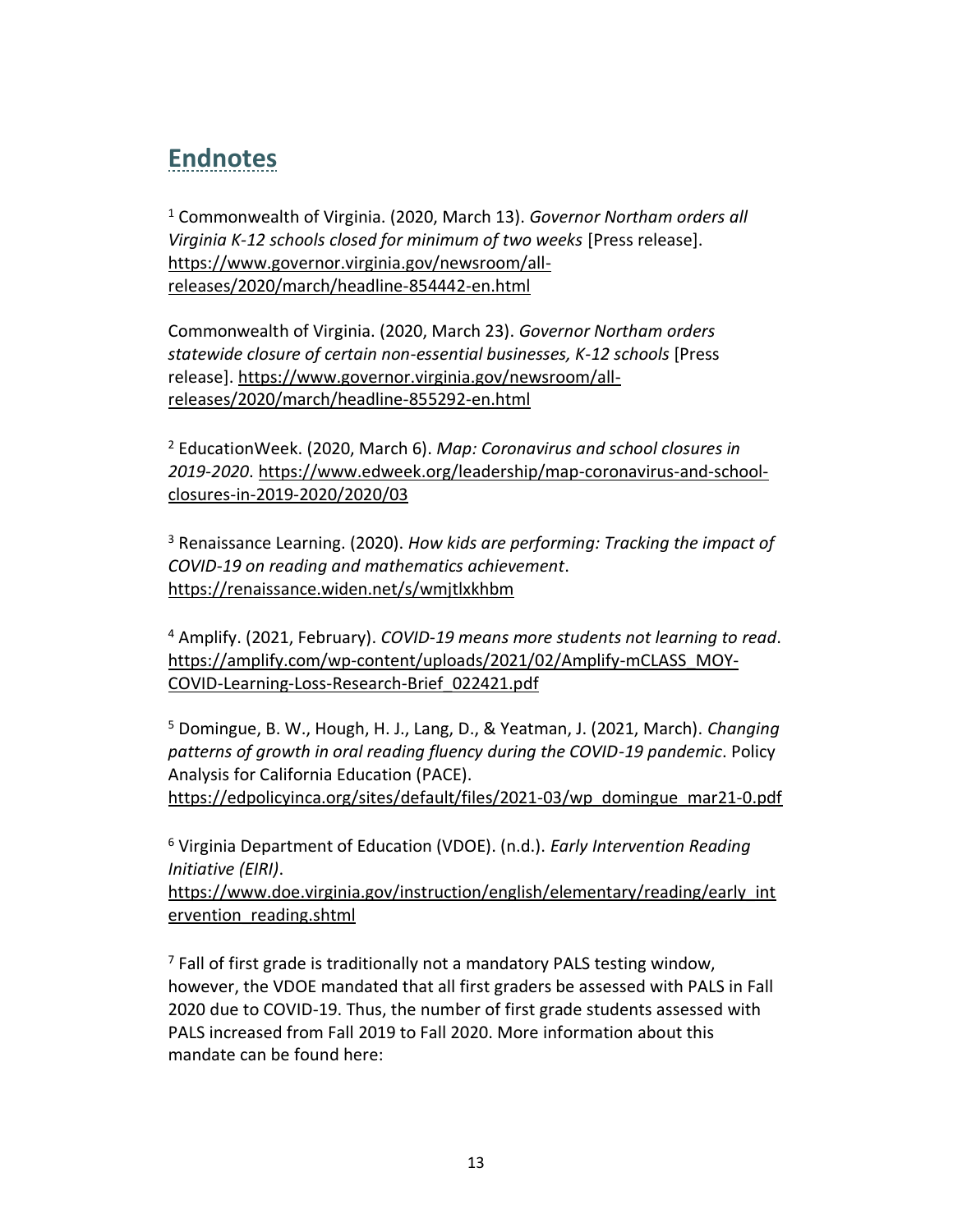[http://www.doe.virginia.gov/administrators/superintendents\\_memos/2020/214](http://www.doe.virginia.gov/administrators/superintendents_memos/2020/214-20.docx) [-20.docx](http://www.doe.virginia.gov/administrators/superintendents_memos/2020/214-20.docx)

<sup>8</sup> Bassok, D., & Shapiro, A. (2021, February). *Understanding COVID-19-era enrollment drops among early-grade public school students*. Brown Center Chalkboard. [https://www.brookings.edu/blog/brown-center](https://www.brookings.edu/blog/brown-center-chalkboard/2021/02/22/understanding-covid-19-era-enrollment-drops-among-early-grade-public-school-students/)[chalkboard/2021/02/22/understanding-covid-19-era-enrollment-drops-among](https://www.brookings.edu/blog/brown-center-chalkboard/2021/02/22/understanding-covid-19-era-enrollment-drops-among-early-grade-public-school-students/)[early-grade-public-school-students/](https://www.brookings.edu/blog/brown-center-chalkboard/2021/02/22/understanding-covid-19-era-enrollment-drops-among-early-grade-public-school-students/)

Korman, H. T. N., O'Keefe, B., & Repka, M. (2020, October 21). *Missing in the margins: Estimating the scale of the COVID-19 attendance crisis*. Bellwether Education Partners. [https://bellwethereducation.org/publication/missing](https://bellwethereducation.org/publication/missing-margins-estimating-scale-covid-19-attendance-crisis)[margins-estimating-scale-covid-19-attendance-crisis](https://bellwethereducation.org/publication/missing-margins-estimating-scale-covid-19-attendance-crisis)

<sup>9</sup> Lonigan, C. J., Burgess, S. R., & Anthony, J. L. (2000). Development of emergent literacy and early reading skills in preschool children: Evidence from a latentvariable longitudinal study. *Developmental Psychology*, *36*(5), 596-613. <https://doi.org/10.1037/0012-1649.36.5.596>

 $10$  Fuchs, D., Compton, D. L., Fuchs, L. S., Bryant, V. J., Hamlett, C. L., & Lambert, W. (2012). First grade cognitive abilities as long-term predictors of reading comprehension and disability status. *Journal of Learning Disabilities*, *45*(3), 217- 231.<https://doi.org/10.1177/0022219412442154>

<sup>11</sup> van Dorn, A., Cooney, R. E., & Sabin, M. L. (2020, April 18). COVID-19 exacerbating inequalities in the US. *The Lancet*, *395*(10232), 1243-1244. <https://www.thelancet.com/action/showPdf?pii=S0140-6736%2820%2930893-X>

12 Institute of Medicine and National Research Council. (2000). *From neurons to neighborhoods: The science of early childhood development*. The National Academies Press.<https://doi.org/10.17226/9824>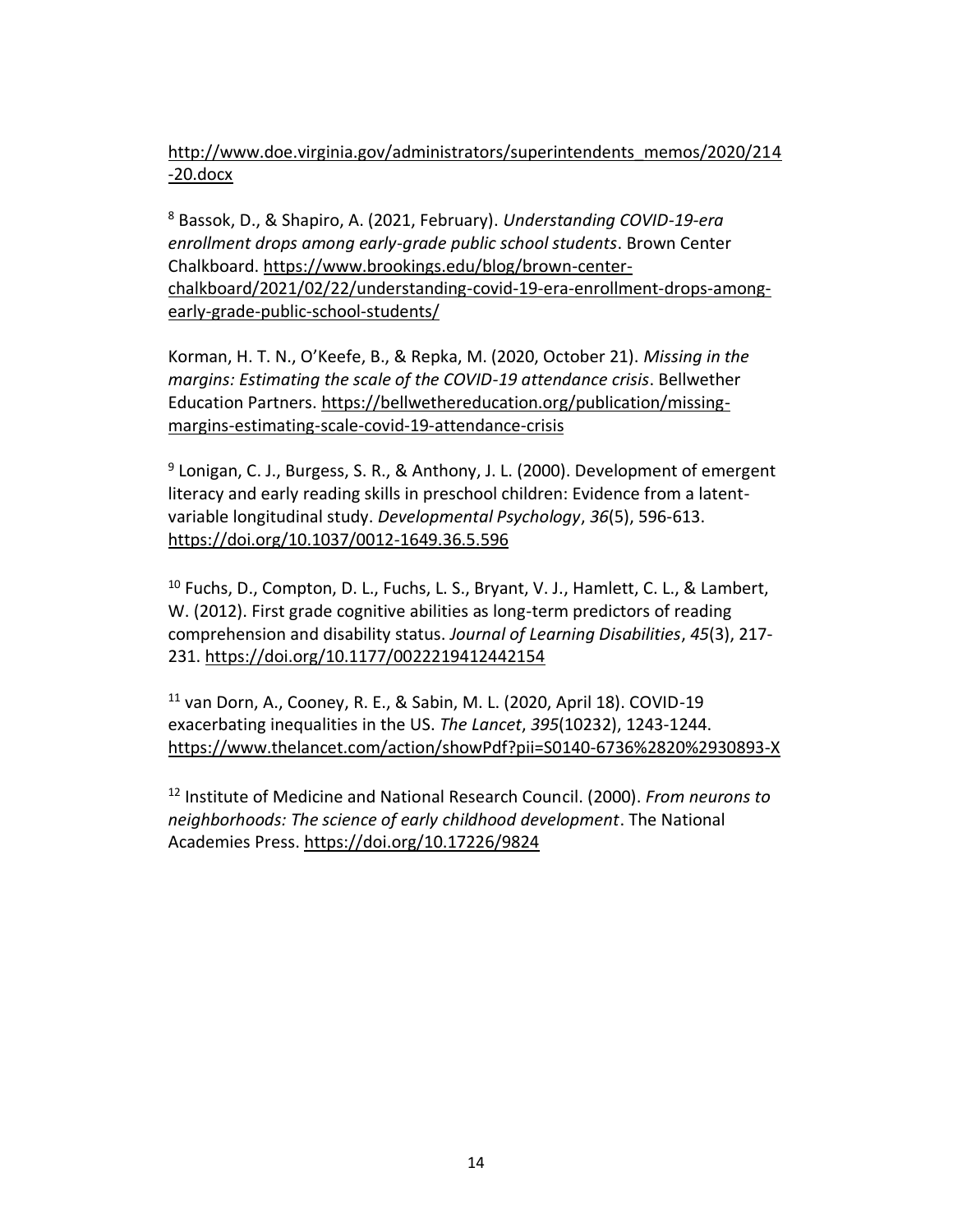## **Appendix A: PALS Administration Details**

In this appendix, we outline additional information regarding PALS administration in the 2020 school year and ways in which it differed from administration in prior school years. We describe the adjustments we made and additional analyses we conducted to ensure that the comparisons we make between Fall 2019 and Fall 2020 are not simply the result of differences in administrative details between the two years but rather reflect a true decrease in students' literacy skills in kindergarten and first grade in the wake of the COVID-19 pandemic.

#### **Fall 2020 PALS Sample and Variable Definitions**

The PALS Kindergarten assessment was mandatory in 131 out of the 132 school divisions in the state during Fall 2020. Traditionally, the fall of first grade is not a mandatory testing window for PALS, though all 131 divisions tested at least one first grade student in Fall 2019. In 2020, PALS testing was required in the fall of first grade.

Our 2020 PALS sample contains all students who completed the fall PALS assessment in kindergarten and first grade via standard administration. Standard administration includes allowable practices such as multiple testing sessions or repeating instructions, while nonstandard administration occurs when a student's Individualized Education Plan (IEP) allows exemption from formal screening but the teacher uses the PALS assessment as an informal tool for examining student literacy skills. Students with incomplete assessments or assessments done in a nonstandard way were removed from the sample. Students could be given PALS either in person or remotely, and all statewide analyses include both methods of administration (more details provided below).

To conduct the subgroup analyses, students' results from the PALS assessments were linked to information from VDOE Student Record Collection demographics. PALS scores are tied to VDOE demographics via the Student Testing Identifier. There are often about 1% of PALS students per grade who do not have a matching VDOE record due to differences in timing of data collection. This fall there were 1,230 kindergarten students and 617 first grade students who had PALS scores but no matching record in the VDOE Student Record Collection.

Student demographic variables are defined as follows:

- The race/ethnicity variable used is the "Federal Race/Ethnicity Code" that combines the Ethnicity Flag (Hispanic Yes/No) and the "Race as Reported" variable.
- The English Learner (EL) variable originally contained 4 levels: 1) Identified as EL and receives EL Services, 2) Identified as EL but has refused EL Services, 3) Identified as formerly EL for each of the four years after exiting EL Services, and 4) Temporarily identified as EL (Presumptive EL until formally screened in person). For these analyses, all categories were collapsed into an EL Yes/No flag. Given that these analyses are focused on kindergarten and first grade students, we were not concerned with the small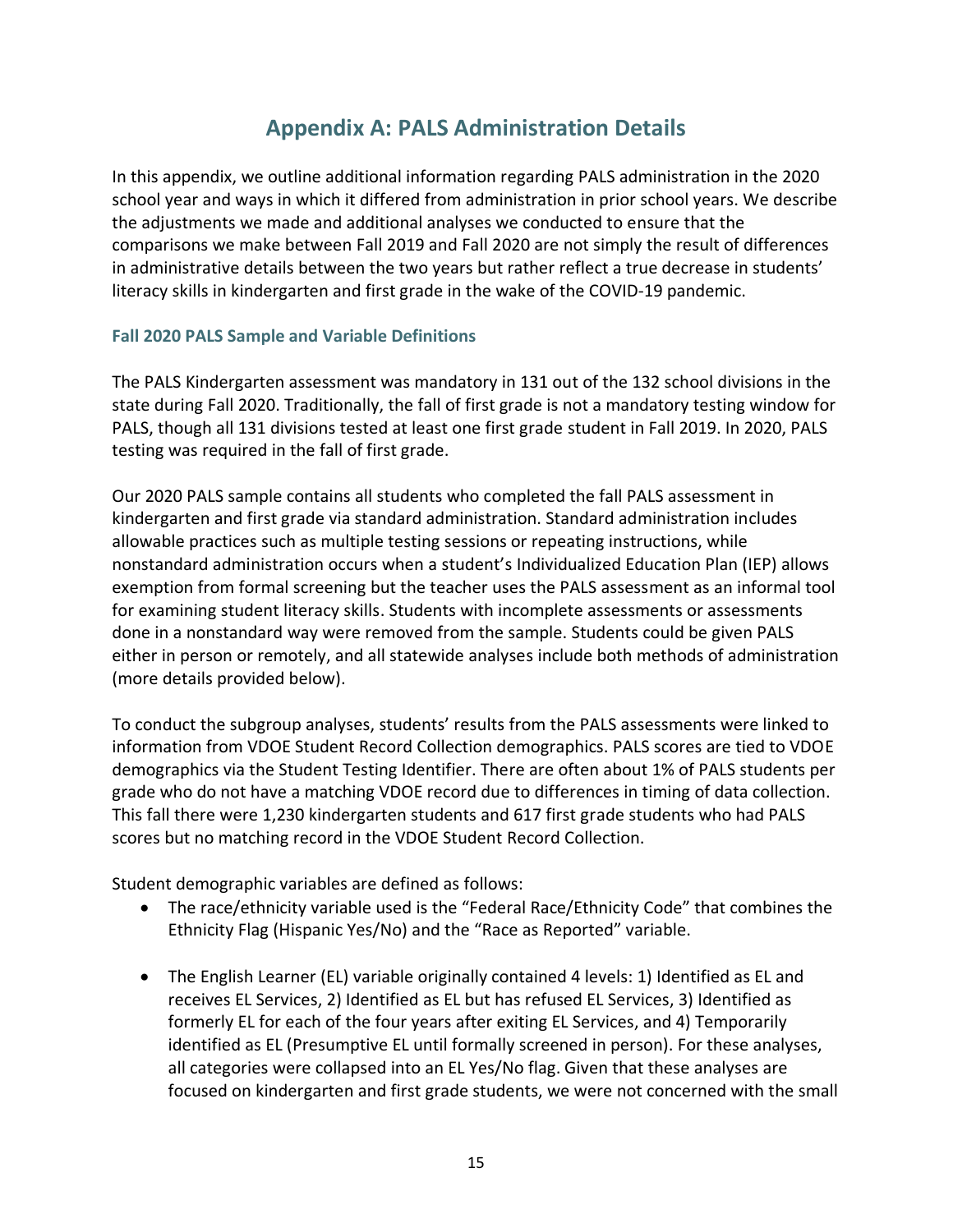number of students ( $N = 2$  in kindergarten and  $N = 808$  in first grade) who are classified as formerly EL.

• Economically disadvantaged students are identified with a Yes/No flag. Students are identified as disadvantaged if they 1) are eligible for Free/Reduced meals, 2) receive TANF, or 3) are eligible for Medicaid.

#### **Differences in Administration in 2020**

There were several key differences in the manner in which PALS was administered in the fall of 2020 compared to prior years. First, and most obviously, many students took the PALS assessment remotely in 2020 (see Figure A1).

**Figure A1. Administration Method for Kindergarten and First Grade Students, by Division** 



In initial descriptive analyses, we divided divisions into three categories: Remote, In-Person, and Mixed Administration per grade. Remote divisions' assessments were 90%+ remote. In-Person divisions' assessments were 10% or less remote. Mixed Administration divisions' assessments were 10-90% remote. These divisions tended to split among geographical categories and had different demographic compositions from each other. However, divisions, for the most part, fell into the same administration category when considering their kindergarten assessments and first grade assessments separately. Given the same patterns across grades, we combined kindergarten and first grade to create one sample. Table A1 below documents differences in student demographics in our kindergarten and first grade combined sample based on divisions' PALS administration classification.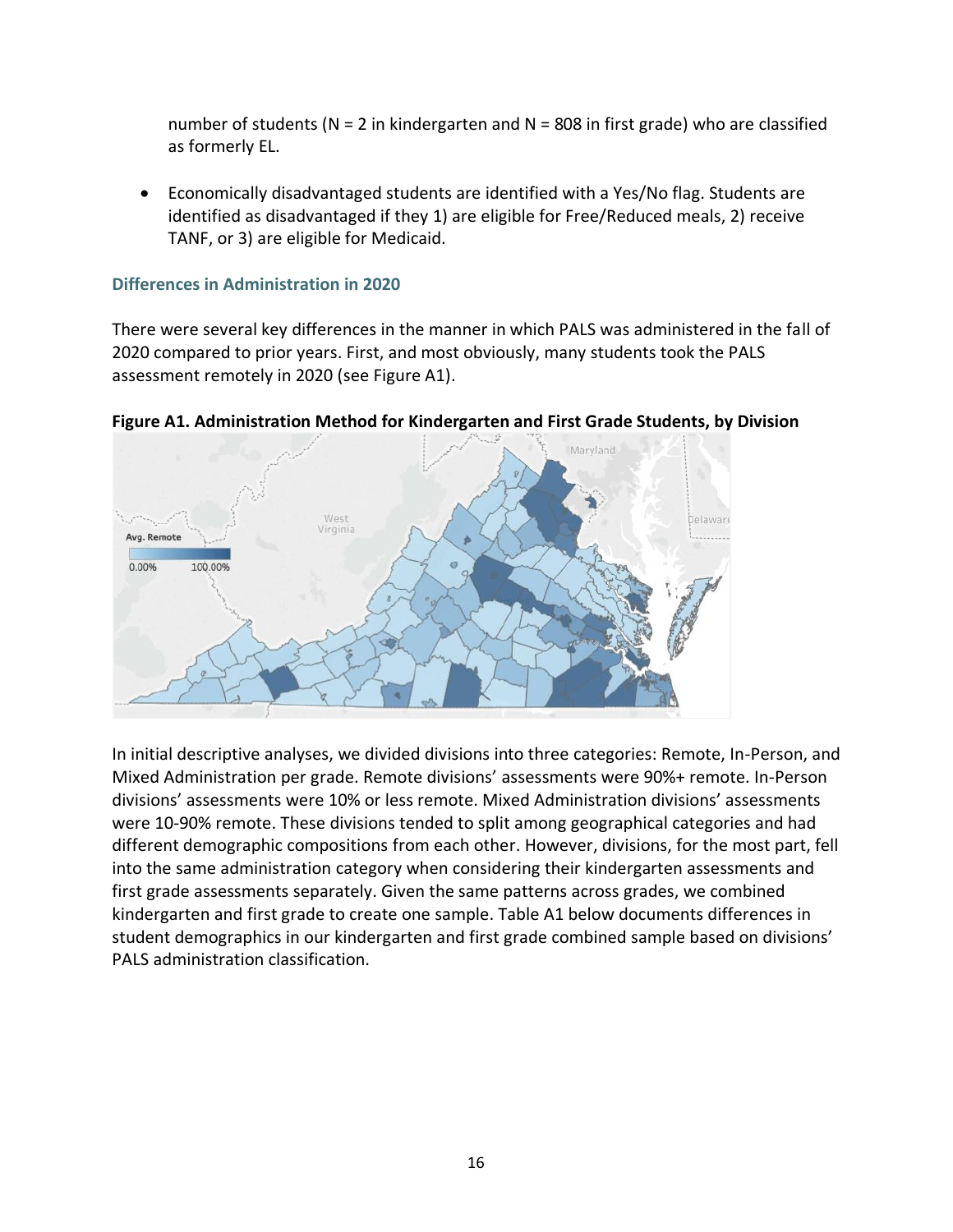|                               | In-Person                                | Mixed          | Remote         |
|-------------------------------|------------------------------------------|----------------|----------------|
| Race/Ethnicity                |                                          |                |                |
| Asian                         | $1.1\%$ (314)                            | 4.3% (2499)    | 9.1% (4537)    |
| <b>Black</b>                  | 12.0% (3412)                             | 25.0% (14354)  | 26.9% (13413)  |
| White                         | 68.1% (19381)                            | 47.3% (27178)  | 32.3% (16074)  |
| Hispanic                      | 10.2% (2897)                             | 13.6% (7814)   | 23.3% (11611)  |
| Other                         | 7.0% (1985)                              | 8.4% (4799)    | 7.2% (3610)    |
| No Record                     | 1.7% (475)                               | 1.4% (813)     | 1.1% (559)     |
| Total                         | 100.0% (28464)                           | 100.0% (57457) | 100.0% (49804) |
|                               |                                          |                |                |
|                               | <b>Economically Disadvantaged Status</b> |                |                |
| Yes                           | 44.5% (12672)                            | 41.5% (23610)  | 41.4% (20614)  |
| <b>No</b>                     | 53.8 (15317)                             | 57.5% (33034)  | 57.5% (28631)  |
| No Record                     | 1.7% (475)                               | 1.4% (813)     | 1.1% (559)     |
| Total                         | 100.0% (28464)                           | 100.0% (57457) | 100.0% (49804) |
|                               |                                          |                |                |
| <b>English Learner Status</b> |                                          |                |                |
| Yes                           | 5.6% (1599)                              | 7.5% (4326)    | 23.0% (11470)  |
| <b>No</b>                     | 92.7% (26390)                            | 91.1% (52318)  | 75.8% (37775)  |
| No Record                     | 1.7% (475)                               | 1.4% (813)     | 1.1% (559)     |
| Total                         | 100.0% (28464)                           | 100.0% (57457) | 100.0% (49804) |

| Table A1: Student Demographics by PALS Administration |  |
|-------------------------------------------------------|--|
|-------------------------------------------------------|--|

In addition to changes in the mode of administration, the specific PALS tasks that students completed during Fall 2020 differed from prior years. Specifically, for students given the PALS Kindergarten assessment, the "Concept of Word" (COW) tasks were optional in 2020. Therefore, 95% of students did not have a task score, COW word list, that is typically included in the calculation of the PALS Summed Score. This task's benchmark score is 0 and thus there is no expectation that the task will contribute any points to a student's Summed Score. For comparison, fall scores from 2019 were recalculated without any COW word list task scores, and only an additional 144 students out of 77,987 total students fell below the benchmark due to the loss of points. Therefore, all descriptive statistics from 2019 reflect the Summed Score that includes the COW word list task.

Finally, there were some differences in the sample of students taking the PALS assessment between 2019 and 2020 (see Tables A2 and A3). Sample differences were most pronounced for kindergarten students as evidenced by a decrease of 18%, however, neither grade level saw substantial differences by race/ethnicity, economically disadvantaged status, or English learner status across years.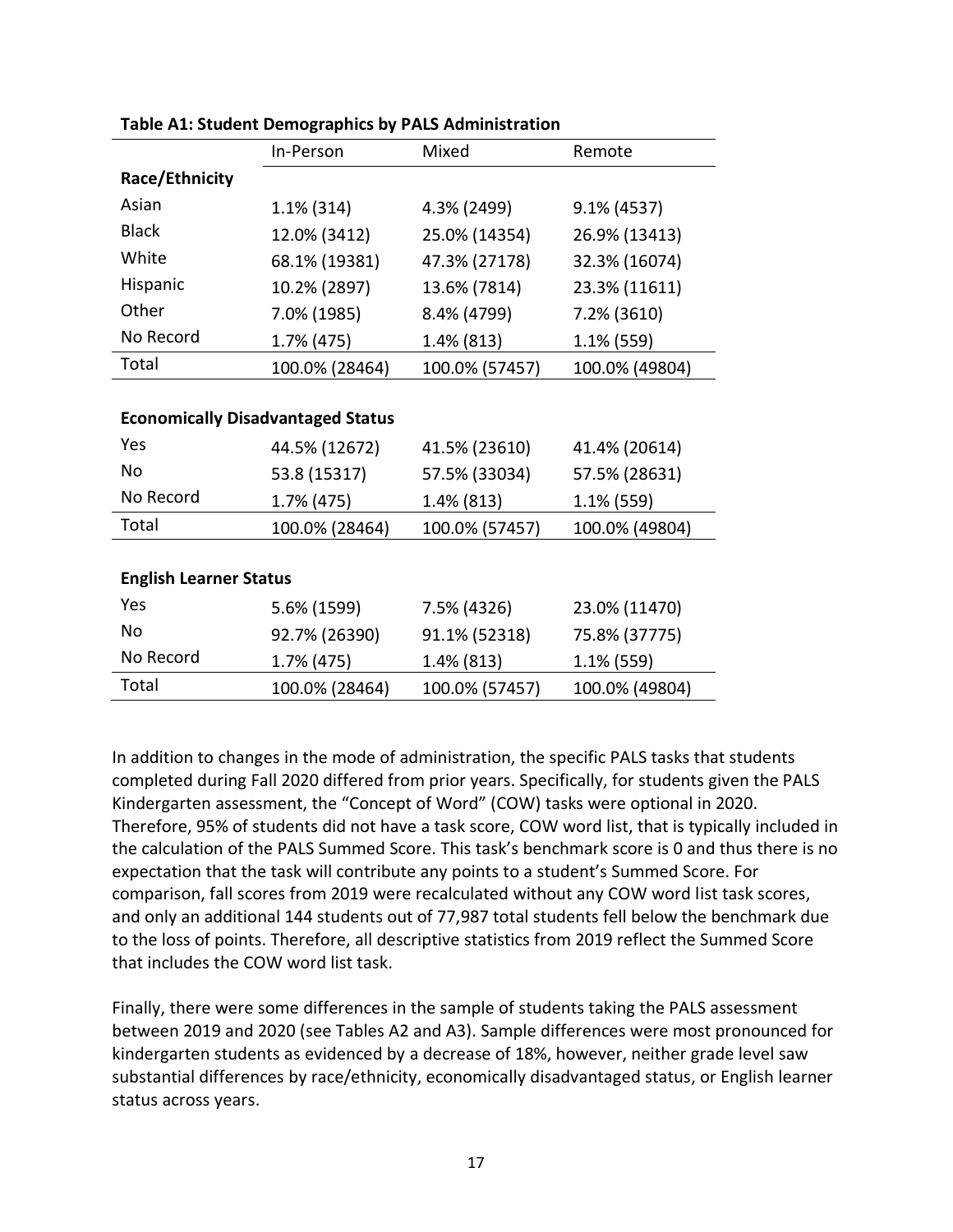|                                          | 2019           | 2020           | % Change  |
|------------------------------------------|----------------|----------------|-----------|
| Race/Ethnicity                           |                |                |           |
| Asian                                    | 5.1% (3974)    | 5.1% (3257)    | $-18.04%$ |
| <b>Black</b>                             | 22.2% (17326)  | 22.9% (14686)  | $-15.24%$ |
| White                                    | 48.7% (37958)  | 45.8% (29294)  | $-22.83%$ |
| Hispanic                                 | 15.6% (12203)  | 16.6% (10597)  | $-13.16%$ |
| Other                                    | 7.4% (5775)    | 7.7% (4949)    | $-14.30%$ |
| No Record                                | 1.0% (751)     | 1.9% (1230)    | 63.78%    |
| Total                                    | 100.0% (77987) | 100.0% (64013) | $-17.92%$ |
|                                          |                |                |           |
| <b>Economically Disadvantaged Status</b> |                |                |           |
| Yes                                      | 38.9% (30342)  | 38.2% (24431)  | $-19.48%$ |
| No.                                      | 60.1% (46894)  | 59.9% (38352)  | $-18.22%$ |
| No Record                                | 1.0% (751)     | 1.9% (1230)    | 63.78%    |
| Total                                    | 100.0% (77987) | 100.0% (64013) | $-17.92%$ |
|                                          |                |                |           |
| <b>English Learner Status</b>            |                |                |           |
| <b>Yes</b>                               | 11.9% (9285)   | 12.4% (7916)   | $-14.74%$ |
| No                                       | 87.1% (67951)  | 85.7% (54867)  | $-19.3%$  |
| No Record                                | 1.0% (751)     | 1.9% (1230)    | 63.8%     |
| Total                                    | 100.0% (77987) | 100.0% (64013) | $-17.92%$ |

#### **Table A2: Kindergarten Sample, by Student Demographics, 2019 vs. 2020**

#### **Table A3: First Grade Sample, by Student Demographics, 2019 vs. 2020**

|                                          | 2019           | 2020           | % Change |
|------------------------------------------|----------------|----------------|----------|
| Race/Ethnicity                           |                |                |          |
| Asian                                    | 4.8% (3376)    | 5.7% (4093)    | 21.24%   |
| <b>Black</b>                             | 23.9% (16711)  | 23.0% (16493)  | $-1.30%$ |
| White                                    | 47.9% (33469)  | 46.5% (33339)  | $-0.39%$ |
| Hispanic                                 | 15.5% (10863)  | 16.4% (11725)  | 7.94%    |
| Other                                    | 7.3% (5112)    | 7.6% (5445)    | 6.51%    |
| No Record                                | $0.6\%$ (386)  | $0.9\%$ (617)  | 59.84%   |
| Total                                    | 100.0% (69917) | 100.0% (71712) | 2.57%    |
|                                          |                |                |          |
| <b>Economically Disadvantaged Status</b> |                |                |          |
| Yes                                      | 44.1% (30852)  | 45.3% (32465)  | 5.20%    |
| No.                                      | 55.3% (38679)  | 53.9% (38630)  | $-0.10%$ |
| No Record                                | $0.6\%$ (386)  | $0.9\%$ (617)  | 59.80%   |
| Total                                    | 100.0% (69917) | 100.0% (71712) | 2.57%    |
|                                          |                |                |          |
| <b>English Learner Status</b>            |                |                |          |
| Yes                                      | 12.7% (8885)   | 13.2% (9479)   | 6.69%    |
| No.                                      | 86.7% (60646)  | 85.9% (61616)  | 1.60%    |
| No Record                                | $0.6\%$ (386)  | $0.9\%$ (617)  | 59.84%   |
| Total                                    | 100.0% (69917) | 100.0% (71712) | 2.57%    |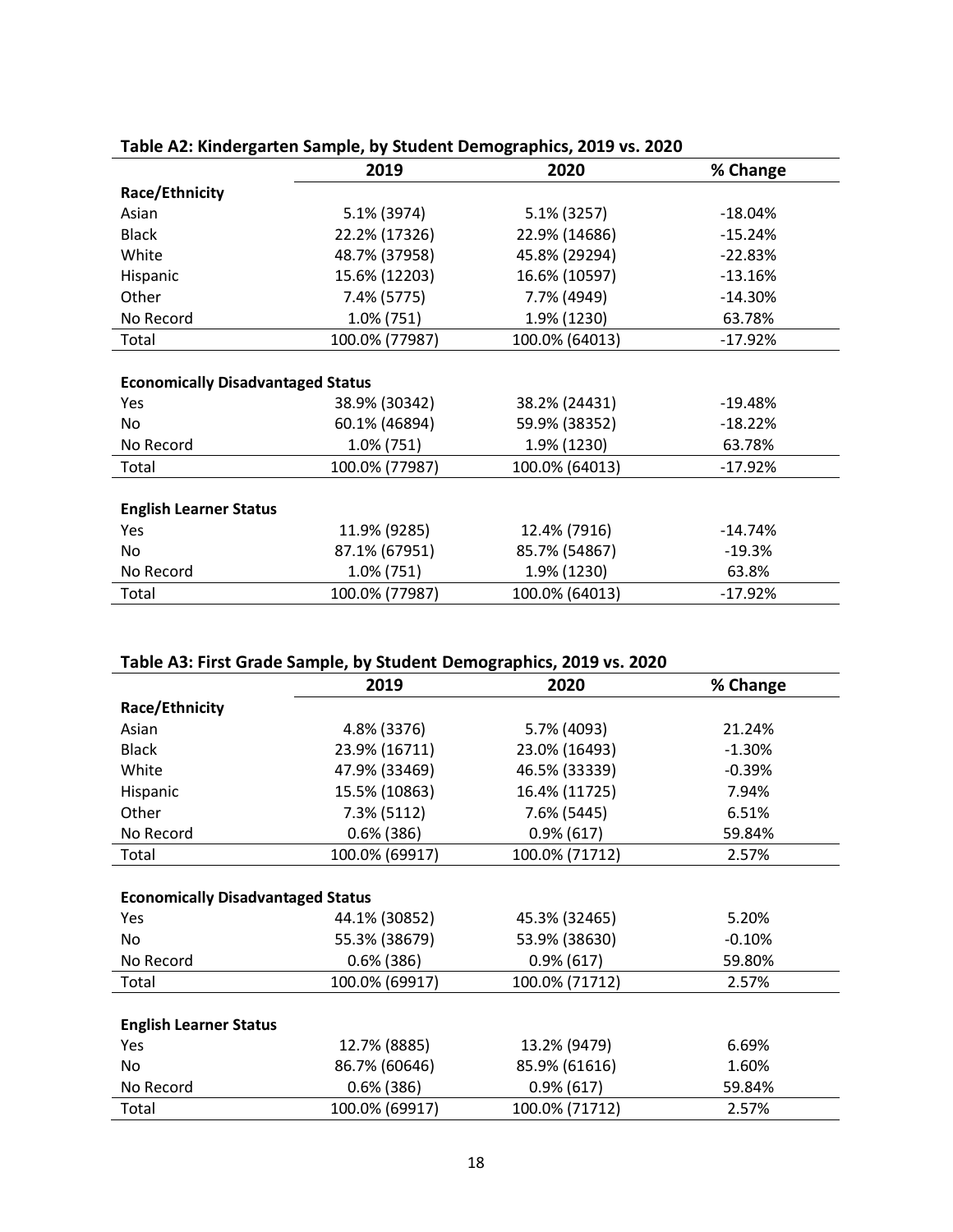#### **Validity of Remote Administration**

One might be concerned that the differences in students' skills in the fall of kindergarten and first grade that we observe for the 2020 cohort relative to prior years simply reflect differences in the mode in which the assessment was administered. That is, one would not want to interpret mean differences in test scores between two timepoints substantively if those differences were actually due to how the measure functioned between remote and in-person test takers. For example, if students taking the remote version of the test found certain items easier compared to in-person test takers even when being compared only to students with the same true score in early literacy, then bias could be driving differences in scores.

To help mitigate such concerns, we conducted measurement invariance analyses to determine if the test was functioning differently for in-person versus remote test takers. Measurement invariance suggests that a construct is being measured consistently across groups, timepoints, or some combination of the two.<sup>1</sup> The methods often proceed by systematically constraining the factor structure (configural), loadings (weak), thresholds (strong), and residuals (strict) across groups/timepoints, then examining whether there is a decrement in model fit. In our context, we examined whether the construct is being measured consistently for students who took the test in-person versus remotely. Failures of measurement invariance could constitute evidence that bias due to the mode of delivery, not true differences in early literacy, is driving observed differences in test scores.

Table A4 presents these results. In this table, we compare model fit for the configural model relative to the strong model. To examine measurement invariance, we used a criterion of Δ Root Mean Squared Error (ΔRMSEA) of .01 (i.e., changes in RMSEA at or below .01 between models suggest measurement invariance holds). All analyses were conducted in Mplus Version 8 using a weighted least squares means- and variance-adjusted (WLSMV) estimator.

<sup>1</sup> Meredith, W. (1993). Measurement invariance, factor analysis and factorial invariance. *Psychometrika*, *58*, 525– 543.<https://doi.org/10.1007/BF02294825>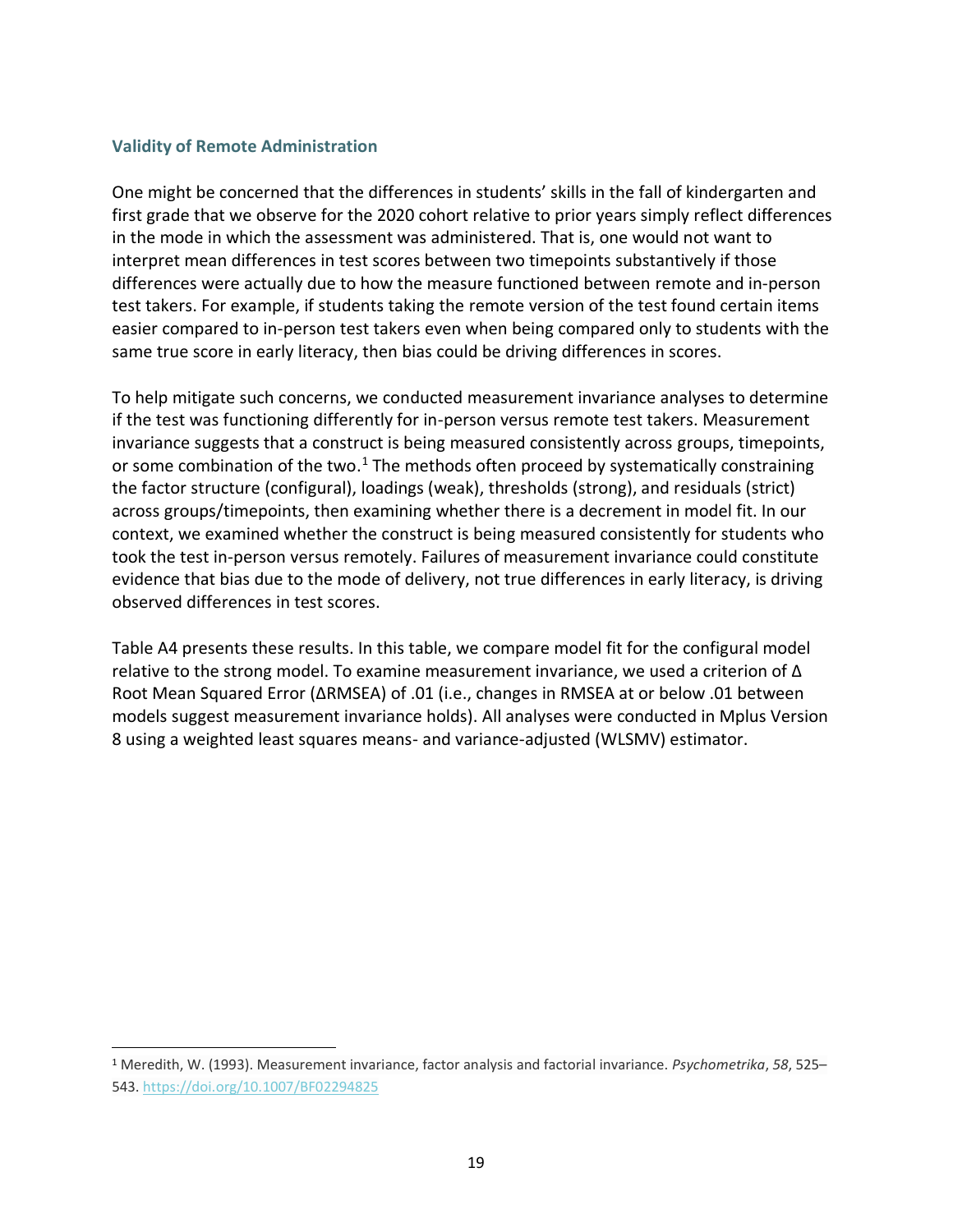|                          | Configural | <b>Strong</b> |
|--------------------------|------------|---------------|
| Alphabet (26 items)      |            |               |
| <b>RMSEA</b>             | 0.024      | 0.024         |
| Delta                    |            | 0.000         |
|                          |            |               |
| Beg. Sound (10 items)    |            |               |
| <b>RMSEA</b>             | 0.031      | 0.030         |
| Delta                    |            | 0.001         |
|                          |            |               |
| Letter Sounds (26 items) |            |               |
| <b>RMSEA</b>             | 0.046      | 0.045         |
| Delta                    |            | 0.001         |
|                          |            |               |
| Rhyme (10 items)         |            |               |
| <b>RMSEA</b>             | 0.078      | 0.075         |
| Delta                    |            | 0.003         |
|                          |            |               |
| Spelling (30 items)      |            |               |
| <b>RMSEA</b>             | 0.030      | 0.029         |
| Delta                    |            | 0.001         |

#### **Table A4: Fit Statistics Comparing Models Imposing Configural Versus Strong Invariance**

As the table shows, based on the ΔRMSEA criterion, there is little evidence of failures of measurement invariance. While these results cannot rule out potential sources of bias by mode of administration, they provide evidence that measurement model parameters seem fairly consistent by mode of administration in the sample being studied. One should note that these analyses are preliminary and ongoing, which means comparisons of scores for in-person versus remote testing should be interpreted with caution.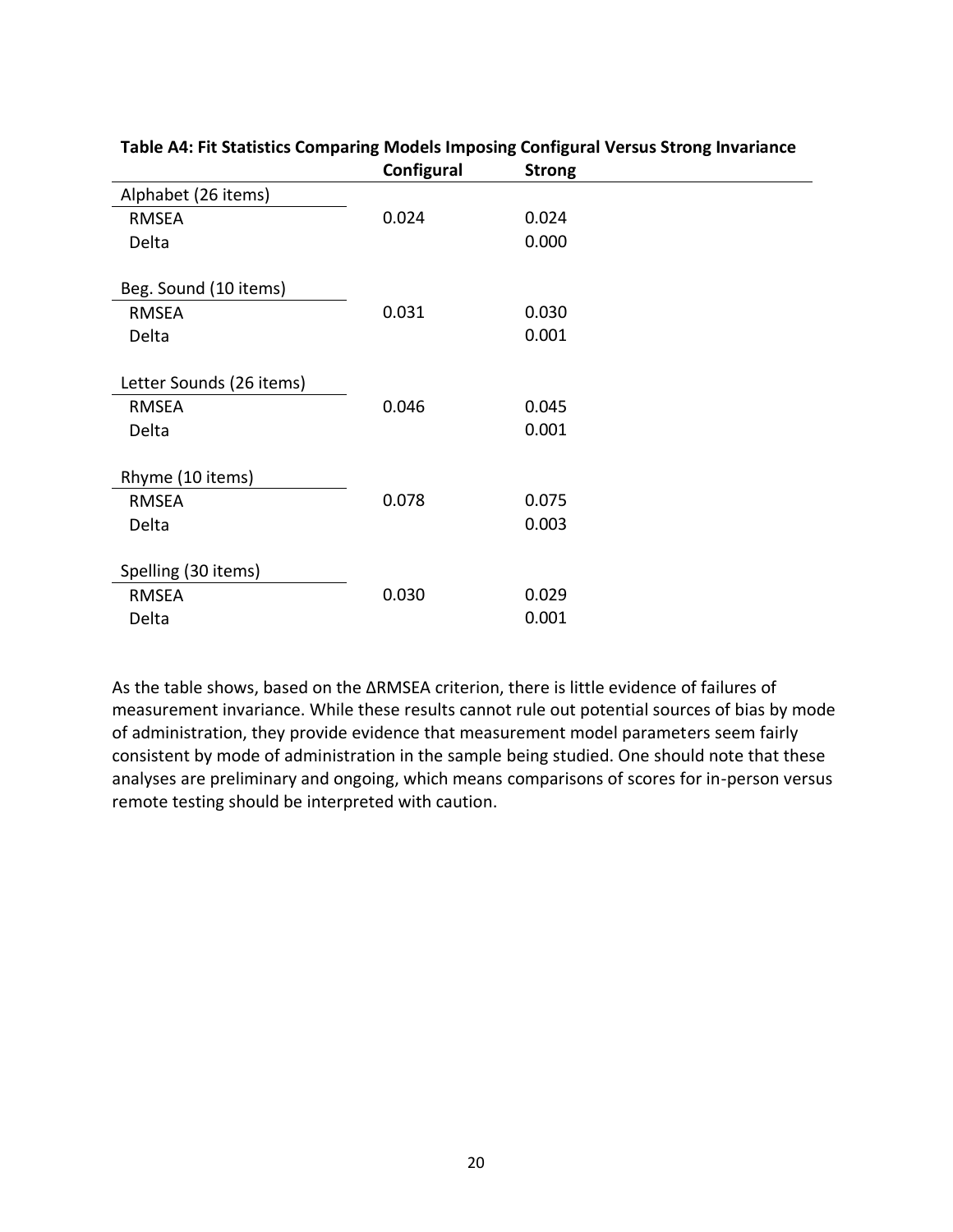## **Appendix B: Additional Descriptive Statistics**

In this appendix, we provide additional descriptive statistics from our sample not shown in the main body of this report. These figures give a more comprehensive look at trends in students who score below benchmark in 2019 and 2020 as well as additional information on the proportion of students who took the PALS assessment remotely versus in-person in Fall 2020 by student subgroups.

#### **Proportion of Students Below Benchmark**

In Fall 2019, there were 77,987 kindergarten students who completed PALS, and 17.9% of those students fell below the benchmark. In Fall 2020, there were 64,013 kindergarten students who completed PALS, and 27.2% of those students fell below the benchmark.

In Fall 2019, there were 69,917 first grade students who completed PALS, and 18.3% of those students fell below the benchmark. In Fall 2020, there were 71,712 first grade students who completed PALS, and 28.5% of those students fell below the benchmark.

Tables B1 through B3 below show differences in below benchmark (BB) rate across various subgroups for the combined kindergarten and first grade sample. The 2020 results include students' scores from both the in-person and remote PALS administration methods.

| Table D1: Combined it and 1   Grade Delow Denemiatic Rates by Race/Ethnicity, 2015 vs. 2020 |       |      |        |       |       |        |
|---------------------------------------------------------------------------------------------|-------|------|--------|-------|-------|--------|
|                                                                                             | 2019  |      |        | 2020  |       |        |
|                                                                                             | Total | # BB | $%$ BB | Total | # BB  | $%$ BB |
| Asian                                                                                       | 7350  | 610  | 8.3%   | 7350  | 871   | 11.9%  |
| <b>Black</b>                                                                                | 34037 | 7032 | 20.7%  | 31179 | 9795  | 31.4%  |
| White                                                                                       | 71427 | 9732 | 13.6%  | 62633 | 13653 | 21.8%  |
| <b>Hispanic</b>                                                                             | 23066 | 7337 | 31.8%  | 22322 | 10141 | 45.4%  |
| <b>Other</b>                                                                                | 10887 | 1642 | 15.1%  | 10394 | 2588  | 24.9%  |
| No record                                                                                   | 1137  | 347  | 30.5%  | 1847  | 839   | 45.4%  |

#### **Table B1: Combined K and 1st Grade Below Benchmark Rates by Race/Ethnicity, 2019 vs. 2020**

#### **Table B2: Combined K and 1st Grade Below Benchmark Rates by Economically Disadvantaged Status, 2019 vs. 2020**

|                                       | 2019  |       |       | 2020  |       |       |
|---------------------------------------|-------|-------|-------|-------|-------|-------|
|                                       | Total | ВB    | %BB   | Total | BB    | %BB   |
| <b>Economically Disadvantaged</b>     | 61194 | 15538 | 25.4% | 56896 | 21995 | 38.7% |
| <b>Not Economically Disadvantaged</b> | 85573 | 10815 | 12.6% | 76982 | 15053 | 19.6% |
| No record                             | 1137  | 347   | 30.5% | 1847  | 839   | 45.4% |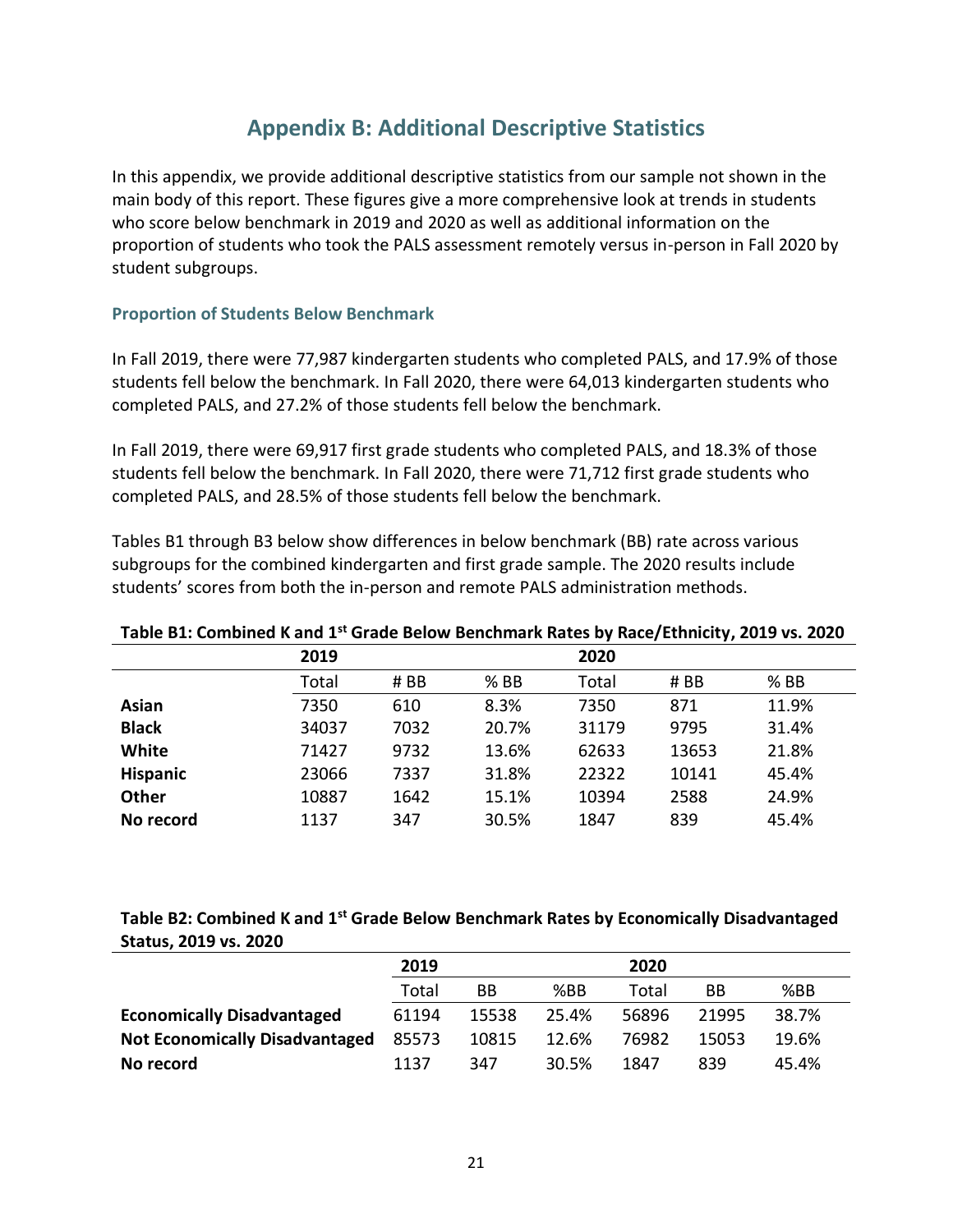|               | 2019   |       |       | 2020  |       |       |  |
|---------------|--------|-------|-------|-------|-------|-------|--|
|               | Total  | BB    | %BB   | Total | BB    | %BB   |  |
| EL            | 18170  | 6493  | 35.7% | 4266  | 2415  | 56.6% |  |
| <b>Not EL</b> | 128597 | 19860 | 15.4% | 54837 | 15200 | 27.7% |  |
| No record     | 1137   | 347   | 30.5% | 1022  | 465   | 45.5% |  |

| Table B3: Combined K and 1 <sup>st</sup> Grade Below Benchmark Rates by English Learner |  |
|-----------------------------------------------------------------------------------------|--|
| (EL) Status, 2019 vs. 2020                                                              |  |

#### **Remote Assessment**

As mentioned in Appendix A, some students took the PALS in-person as in years past while many other students took the assessment remotely during Fall 2020. In Tables B4 through B9, we report the proportion of students who took the PALS in-person versus the proportion who took the PALS remotely by race/ethnicity, economically disadvantaged status, and EL status to better document who took the assessment in which format. We report results separately for kindergarten and first grade.

Table B4 shows that the majority of Black, Hispanic, and Asian kindergarten students were assessed remotely.

#### **Table B4: In-Person vs. Remote Administration Rates By Race/Ethnicity - Kindergarten**

| In-Person     | Remote        |
|---------------|---------------|
| 18.7% (609)   | 81.3% (2648)  |
| 35.3% (5182)  | 64.7% (9504)  |
| 62.6% (18330) | 37.4% (10964) |
| 36.1% (3826)  | 63.9% (6771)  |
| 46.8% (2316)  | 53.2% (2633)  |
| 55.4% (682)   | 44.6% (548)   |
|               |               |

Table B5 shows that were no major differences in PALS administration type by economically disadvantaged status for kindergarten students.

| Table B5: In-Person vs. Remote Administration Rates By Economically |  |
|---------------------------------------------------------------------|--|
| Disadvantaged Status - Kindergarten                                 |  |

|                                | In-Person     | Remote        |
|--------------------------------|---------------|---------------|
| Economically Disadvantaged     | 47.6% (11640) | 52.4% (12791) |
| Not Economically Disadvantaged | 48.6% (18623) | 51.4% (19729) |
| No record                      | 55.4% (682)   | 44.6% (548)   |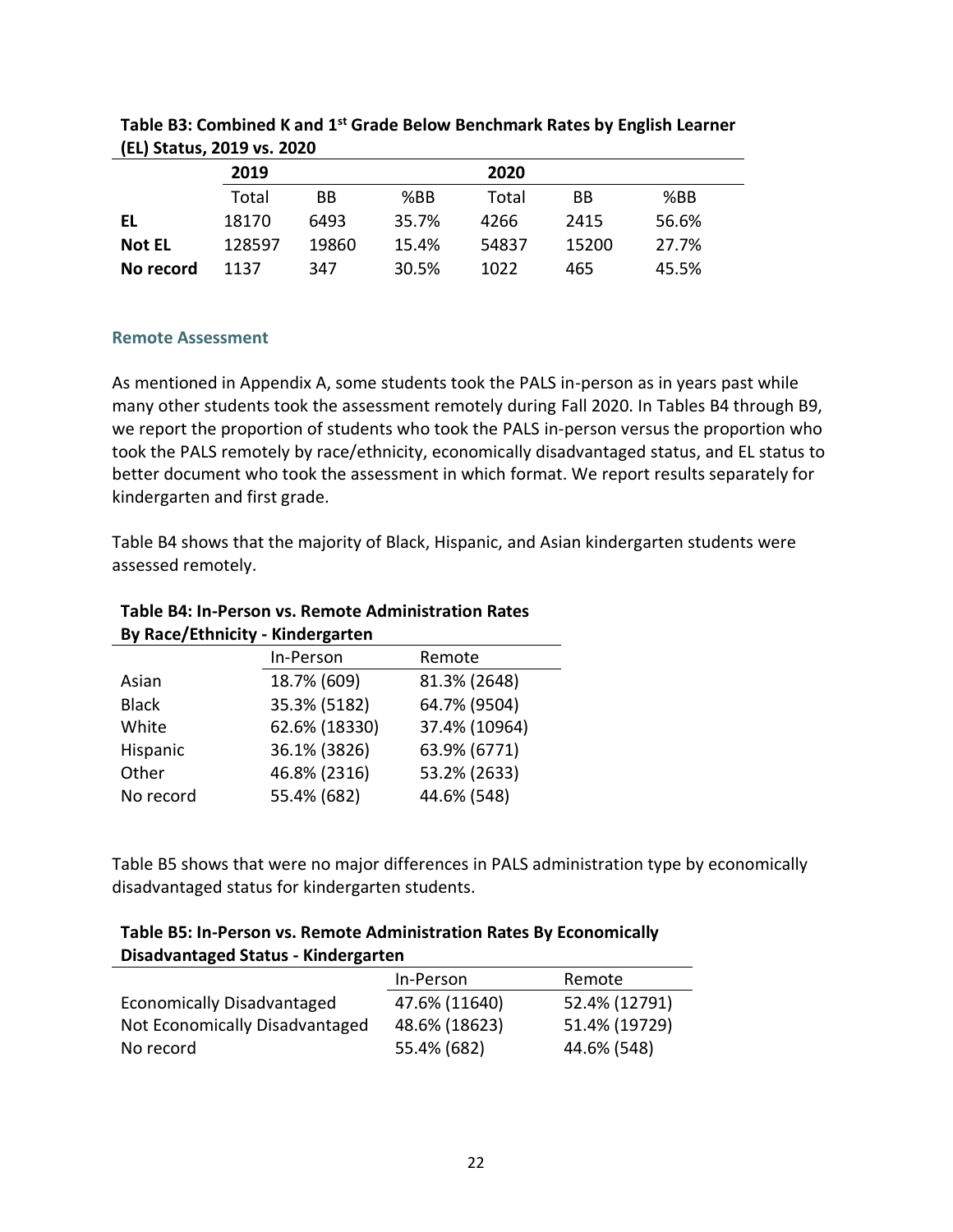Table B6 shows that the majority of English Learner (EL) kindergarten students were assessed remotely.

#### **Table B6: In-Person vs. Remote Administration Rates By EL Status - Kindergarten**

| ___________________________ |               |               |  |
|-----------------------------|---------------|---------------|--|
|                             | In-Person     | Remote        |  |
| FI.                         | 26.7% (2115)  | 73.3% (5801)  |  |
| Not EL                      | 51.3% (28148) | 48.7% (26719) |  |
| No record                   | 55.4% (682)   | 44.6% (548)   |  |

Table B7 demonstrates that the majority of Black, Hispanic, and Asian first grade students were assessed remotely.

| Race/Ethnicity - First Grade |               |               |  |
|------------------------------|---------------|---------------|--|
|                              | In-Person     | Remote        |  |
| Asian                        | 14.4% (590)   | 85.6% (3503)  |  |
| <b>Black</b>                 | 26.3% (4342)  | 73.7% (12151) |  |
| White                        | 54.9% (18311) | 45.1% (15028) |  |
| Hispanic                     | 29.5% (3456)  | 70.5% (8269)  |  |
| Other                        | 39.3% (2141)  | 60.7% (3304)  |  |
| No record                    | 55.1% (340)   | 44.9% (277)   |  |

| Table B7: In-Person vs. Remote Administration Rates by |
|--------------------------------------------------------|
| <b>Race/Ethnicity - First Grade</b>                    |

In Table B8, we see that there were no major differences in PALS administration type by economically disadvantaged status for first grade students.

| Table B8: In-Person vs. Remote Administration Rates by Economically |  |
|---------------------------------------------------------------------|--|
| <b>Disadvantaged Status - First Grade</b>                           |  |

|                                | In-Person     | Remote        |
|--------------------------------|---------------|---------------|
| Economically Disadvantaged     | 40.6% (13185) | 59.4% (19280) |
| Not Economically Disadvantaged | 40.5% (15655) | 59.5% (22975) |
| No record                      | 55.1% (340)   | 44.9% (277)   |

Finally, Table B9 shows that the majority of EL first grade students were assessed remotely.

| <b>Rates by EL Status - First Grade</b> |               |               |  |  |
|-----------------------------------------|---------------|---------------|--|--|
|                                         | In-Person     | Remote        |  |  |
| FI.                                     | 22.7% (2151)  | 77.3% (7328)  |  |  |
| Not EL                                  | 43.3% (26689) | 56.7% (34927) |  |  |
| No record                               | 55.1% (340)   | 44.9% (277)   |  |  |

**Table B9: In-Person vs. Remote Administration**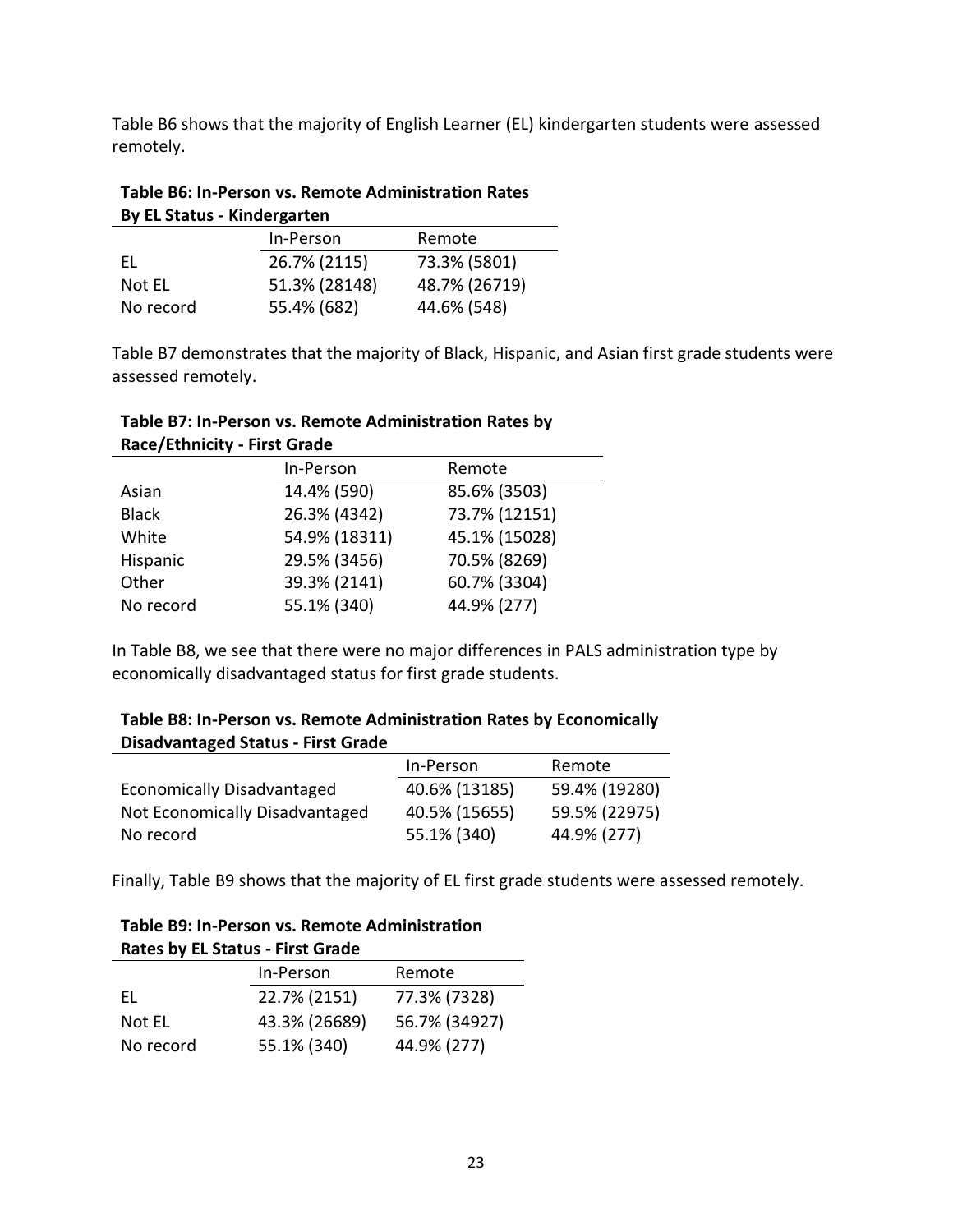# **Appendix C: Work in Progress: Projecting the Increase in SOL Below Proficiency Rate for the 2020 Kindergarten Cohort**

#### **Description of Methodology**

#### *Logistic Regression Model*

To predict whether kindergarten students reach proficiency standards on their third grade Standards of Learning (SOL) reading assessment, we employ a logistic regression model using historic data from the 2014 and 2015 cohorts of kindergarten students. Logistic regression is a widely used method for predicting binary outcomes such as SOL proficiency and allows us to easily integrate multiple predictors in our model.<sup>2</sup> The historic cohorts of data allow us to model the relationship between students' literacy skills in kindergarten (as measured by PALS) and their future proficiency on the SOL in order to make predictions for the 2020 cohort of kindergartners based on their PALS results.

The model we employ is specified as follows:

$$
\ln\left(\frac{p}{1-p}\right) = \alpha + \beta(PALSK) + \gamma'(Race') + \theta(EL) + \lambda(Disadvantage d) + \mu'(PALSK * Race') + \rho(PALSK * Disadvantage d) + \varepsilon
$$

Where *p* represents the probability that a child reaches proficiency on their SOL in third grade, *PALSK* represents the child's sum score on the PALS in kindergarten, *Race'* represents a vector of indicator variables for the child's race, *EL* represents an indicator variable for whether the child is identified as an English learner (EL), and *Disadvantaged* represents an indicator variable for whether the child is identified as economically disadvantaged.<sup>3</sup> Though we have a limited number of covariates available apart from a child's score on the PALS assessment, we include them here because they can improve the accuracy of our predictions.

#### *Assessing Model Accuracy*

In order to assess the accuracy of this model in predicting students' third grade reading outcomes, we randomly divide observations in the historic data from the 2014 and 2015 cohorts (n=130,744) into two groups. We assign 80% of the observations to the "training" dataset (n=104,596), while the remaining 20% are assigned to the "test" data (n=26,148). We next fit the logistic equation modeled above on the larger training dataset to estimate the model parameters. We can then apply these parameters to the smaller "test" dataset to predict each observation in the test data's third grade reading proficiency. The idea here is to assess

<sup>2</sup> For a recent example, see Conradi Smith, K., Amendum, S. J., & Jang, B. G. (2020). Predicting performance on a 3rd grade high-stakes reading assessment. *Reading & Writing Quarterly*, *36*(4), 365–378. <https://doi.org/10.1080/10573569.2019.1649612>

<sup>3</sup> VDOE defines economic disadvantage as any student who meets one of the following conditions: (1) is eligible for Free/Reduced Meals, (2) receives TANF, (3) is eligible for Medicaid, or (4) is identified as a migrant or experiencing homelessness.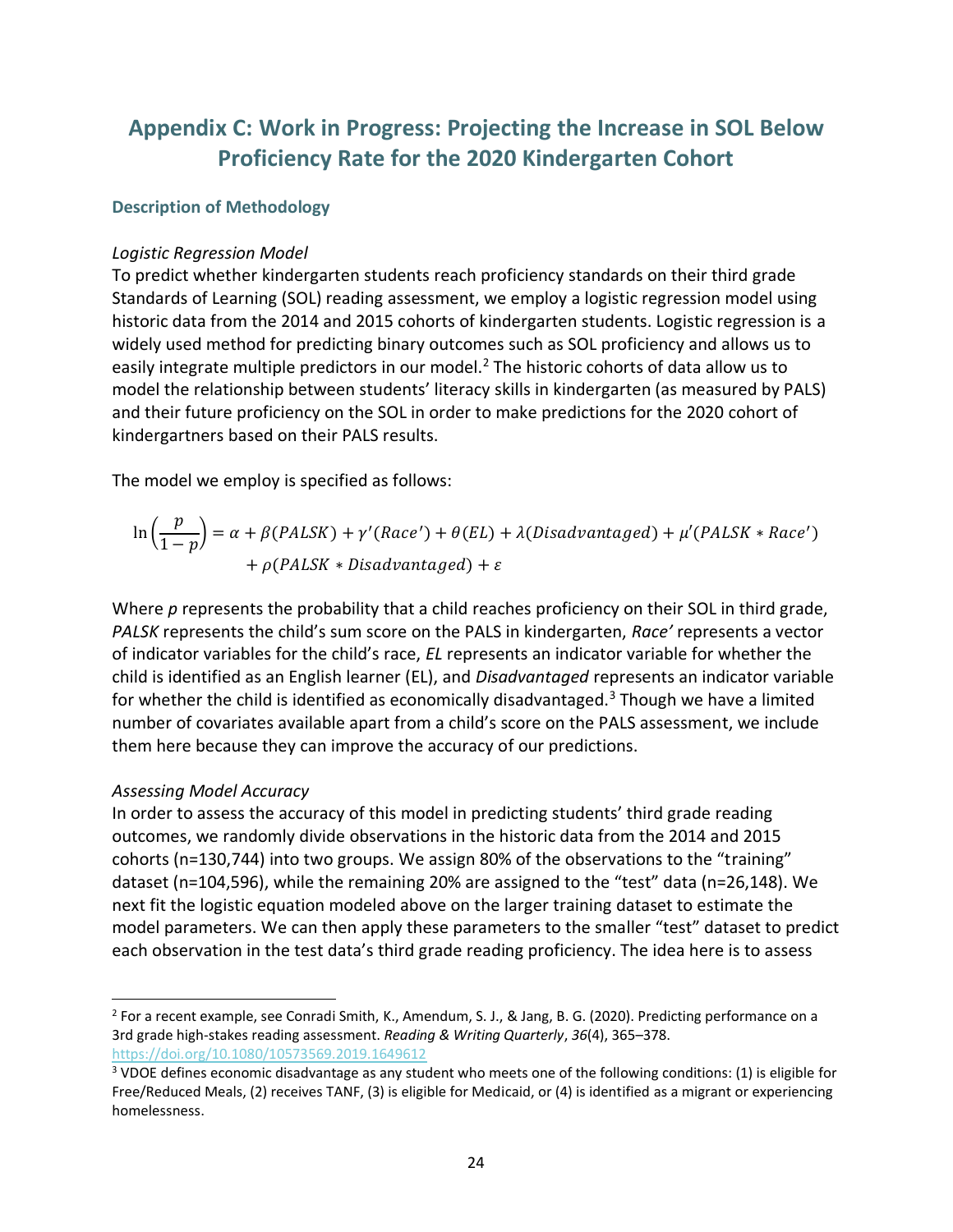the performance of our model when applied to previously unseen data to ensure that the model is generalizable and not "overfit."

With these outcomes estimated in the test data, we can compare the predicted outcomes to the actual third grade proficiency of students in the held-out test datasets. This exercise reveals that our model predicts students' reading proficiency with 72% accuracy. This figure is roughly commensurate with the accuracy of recent work which aims to predict third grade reading outcomes using data from a kindergarten screener.<sup>4</sup>

#### *Predicting Reading Outcomes*

To estimate the increase in the proportion of students likely to fall below proficiency on the SOL in third grade from the 2020 cohort, we apply the results from the model above to the 2018, 2019, and 2020 cohorts. The general approach is to compare the proportion of students we would expect to fall below proficiency in a "typical" year (i.e., 2018 and 2019) and the proportion that we expect to fall below proficiency from the 2020 cohort whose kindergarten PALS scores were influenced by the COVID pandemic.

To do so, we use the results from the model fitting procedure using the training data outlined above to predict whether each child in the 2018, 2019, and 2020 cohort will reach proficiency standards on the SOL. To do so, we calculate the probability that students in each cohort from 2018 to 2020 will reach proficiency based on the logistic regression model parameters estimated from the training dataset. Students with a 50% or greater probability of reaching proficiency are predicted to be proficient in third grade while those with a less than 50% probability of reaching proficiency are predicted to be not proficient. With these predictions, we can calculate the overall proportion of students in each of these recent cohorts who we would expect to fall below proficiency standards. There are a several important considerations to keep in mind regarding this approach:

First, the relationship that we estimate from our logistic model is based only on the subset of kindergarten students who remain in our sample long enough to take an SOL. Many students in these historic data drop out of the sample between kindergarten and third grade because they move out of Virginia, move into a private school, or otherwise do not take an SOL. Similarly, many students in the 2018, 2019, and 2020 cohorts of kindergarteners will also not ultimately take the SOL. We have no way of knowing which students from these more recent cohorts will ultimately take the SOL, and so we make projections based on all students who take a kindergarten PALS assessment. Assuming that the general characteristics of students leaving Virginia public schools prior to third grade do not differ considerably from year to year, the relative differences we project across different cohorts of kindergartners should be relatively unaffected by this attrition.

<sup>4</sup> Harding, J. F., Herrmann, M. A., Hanno, E. S., & Ross, C. (2019). Using Kindergarten Entry Assessments to Measure Whether Philadelphia's Students Are On-Track for Reading Proficiently. In *Regional Educational Laboratory Mid-Atlantic*. Regional Educational Laboratory Mid-Atlantic[. https://eric.ed.gov/?id=ED599402](https://eric.ed.gov/?id=ED599402)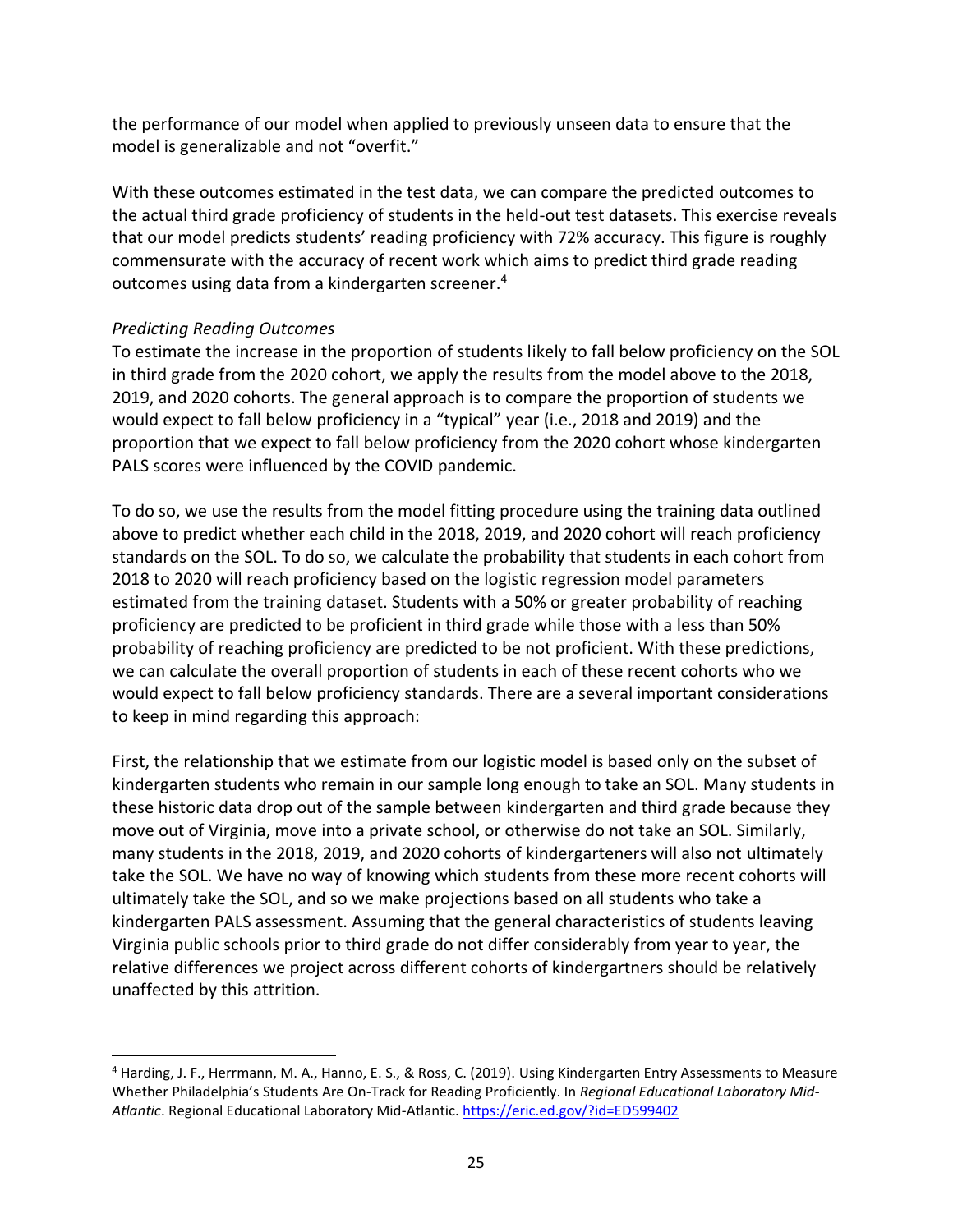Second, the projections we make below are based on the relationship between PALS scores and third grade SOL results from cohorts of kindergarteners who did not have their early elementary school experiences disrupted by COVID-19. This means that the predictions we make here assume that the relationships between the variables included in our model (e.g., the relationship between students' PALS scores at kindergarten entry and their third grade proficiency) remain constant. Of course, we have good reason to believe that the disruptions caused by COVID-19 have considerably changed the relationship between kindergarten scores and third grade results for students in the 2018-2020 cohorts and that certain subgroups will be differentially impacted by these disruptions. In this respect, the results we present here might be framed as a best-case-scenario in which students learn at the same rate between kindergarten and third grade as they did prior to COVID.

Third, the projections we make for the 2020 cohort also reflect differences in the PALS-taking population of children in 2020 relative to 2018 and 2019. We know, for example, that children in the 2020 cohort were more likely to be EL than children in prior cohorts. If EL children are less likely to reach proficiency in third grade than non-EL children, our model will project a slightly larger proportion of children to reach proficiency than in years past based on this change in the demographics of our sample alone. If a large number of non-EL children were to re-enter Virginia public schools after kindergarten but before third grade such that the composition of the 2020 cohort more closely resembled that of prior cohorts, the estimate we present here could slightly overstate the increase in children projected to fall below proficiency in third grade.

Last, we acknowledge that many students in the 2020 cohort of kindergarteners took the PALS assessment remotely rather than in-person. Our analysis treats results from the in-person and remote PALS equivalently. Preliminary analyses suggests that we have no reason to suspect that the assessment performed differently when administered remotely, and so we feel comfortable making projections based on the remote assessment.

#### **Results**

With these caveats in mind, we now compare the proportion of students that we would predict to fall below proficiency standards on their third grade SOL based on their kindergarten PALS results from a typical year (2018 and 2019) to projections for the 2020 cohort whose kindergarten scores reflected the impact of the COVID pandemic.

Based on our fitted model, we would predict that around 30% of students in the 2018 and 2019 cohorts of kindergarten to fall below proficiency standards in third grade (under "normal" circumstances). Extending this same model to the 2020 cohort of kindergartens, the proportion of students we predict to fall below proficiency in third grade increases to 40%.

This represents a troubling ten percentage point or 34% increase in the proportion of students that are predicted to fall below proficiency on their third grade reading exam relative to the baseline absent intensive interventions. Running this same analysis many times on random